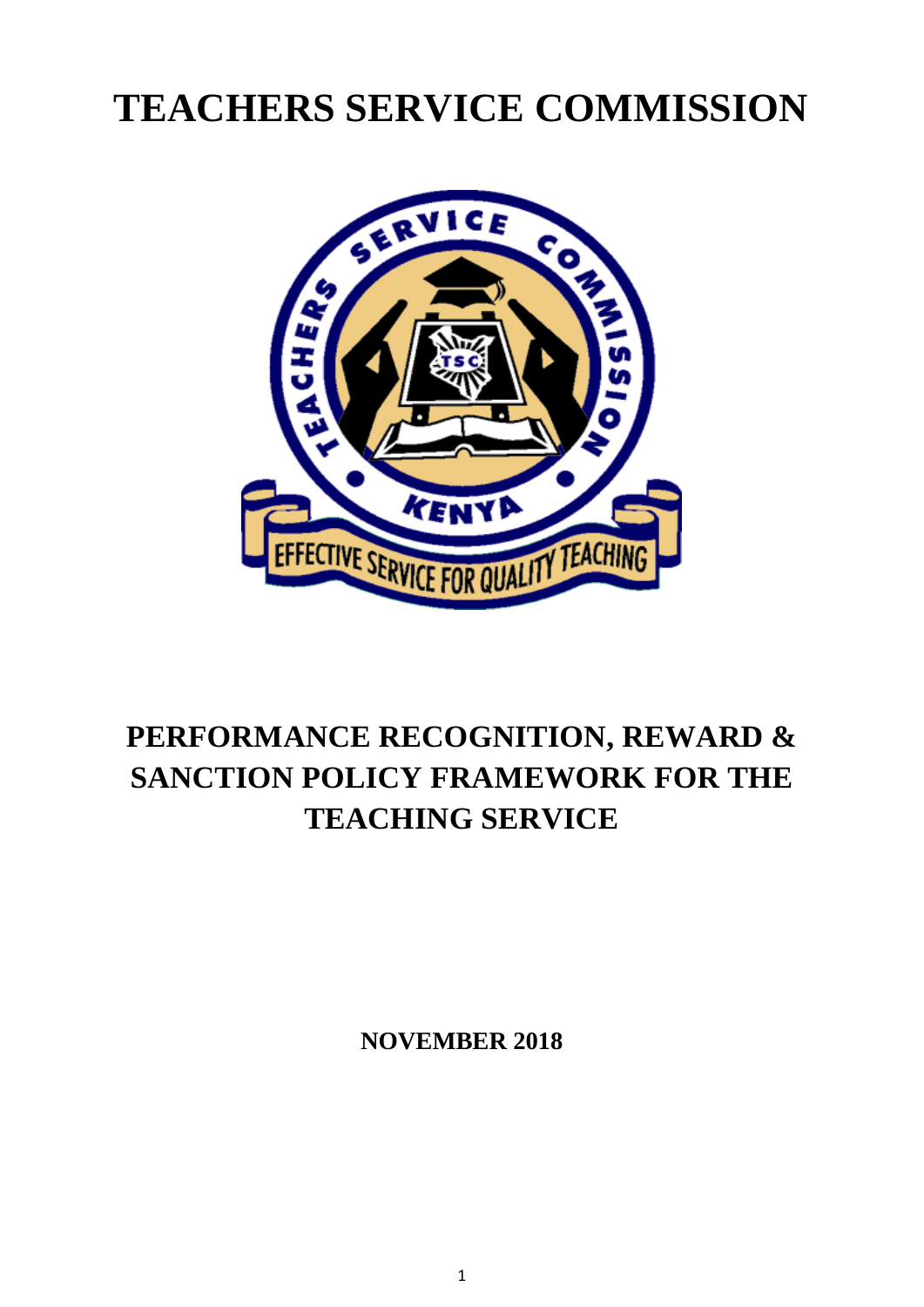## **Contents**

| 4.0                                                                                   |
|---------------------------------------------------------------------------------------|
|                                                                                       |
|                                                                                       |
| 5.0                                                                                   |
| 6.0                                                                                   |
| 7.0                                                                                   |
| 8.0                                                                                   |
| 9.0                                                                                   |
|                                                                                       |
|                                                                                       |
| 1.1 Recognition, Reward and Sanctions for Exemplary Performance of Teachers 13        |
|                                                                                       |
| 1.1.2 Guidelines on Identification and Recognition of Teachers to be rewarded 13      |
|                                                                                       |
| 1.2 Sanctions for Poor Performance and Lack of Professional Ethics 16                 |
|                                                                                       |
|                                                                                       |
|                                                                                       |
| 1.0 Criteria for Identification and Award of Exemplary Performance Among the Teachers |
| 1.1. Criteria for Identification and Award of Exemplary Performance among the Head of |
|                                                                                       |
| 1.2 Process of Identifying Exemplary Performance among the Teachers and Institutional |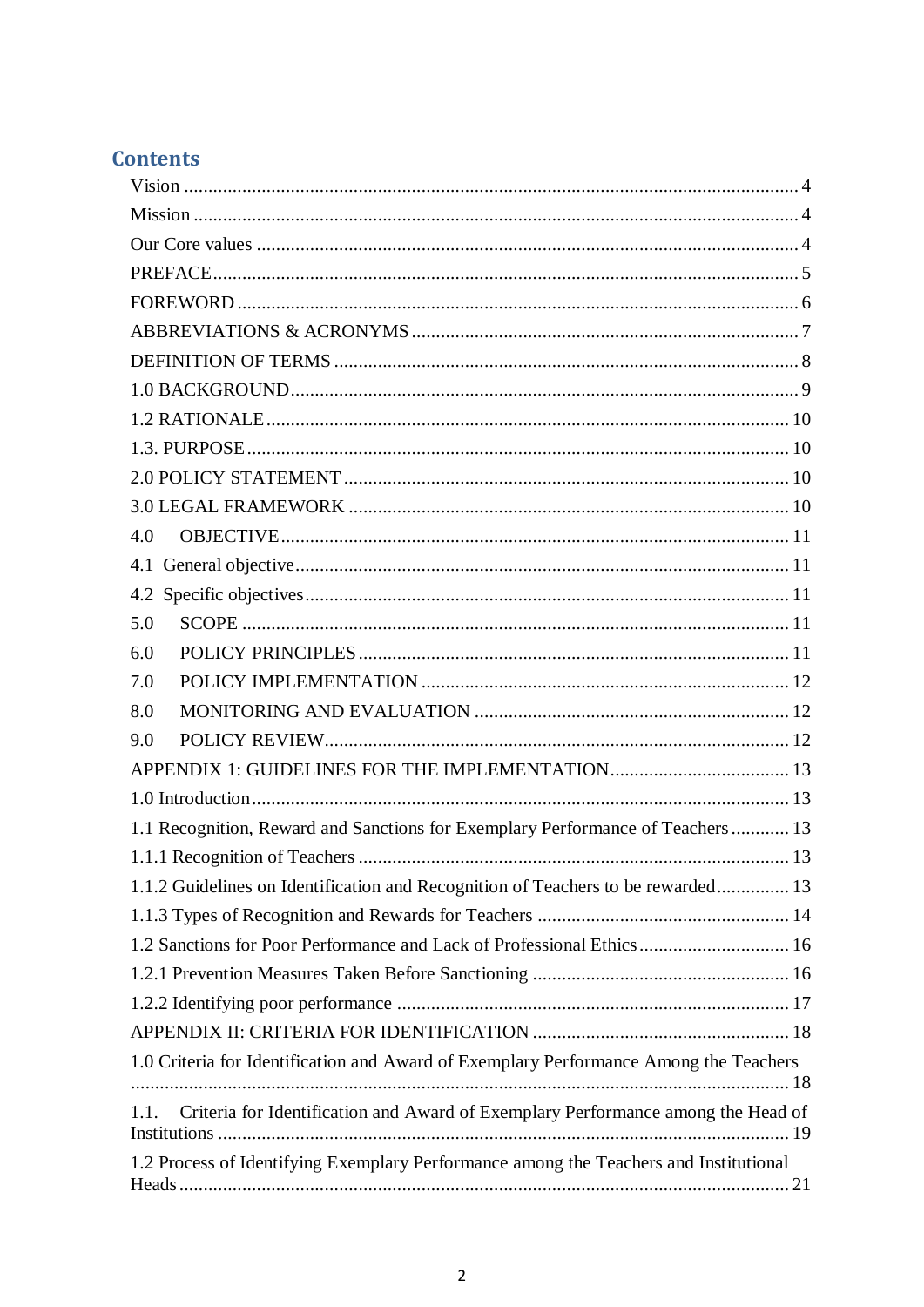| 1.2.1 Criteria for Identification and Award of Exemplary Performance among Tutors in |  |
|--------------------------------------------------------------------------------------|--|
| 1.2.2 Criteria for Identification and Award of Exemplary Performance among the SNE   |  |
| 1.2.3 Criteria for Identification and Award the Champions of National Values  24     |  |
| 1.2.4 Criteria for Identification and Award for Co-Curricular Activities  27         |  |
| 1.2.5 Selection Process for Exemplary Performance in Co-Curricular Activities 28     |  |
|                                                                                      |  |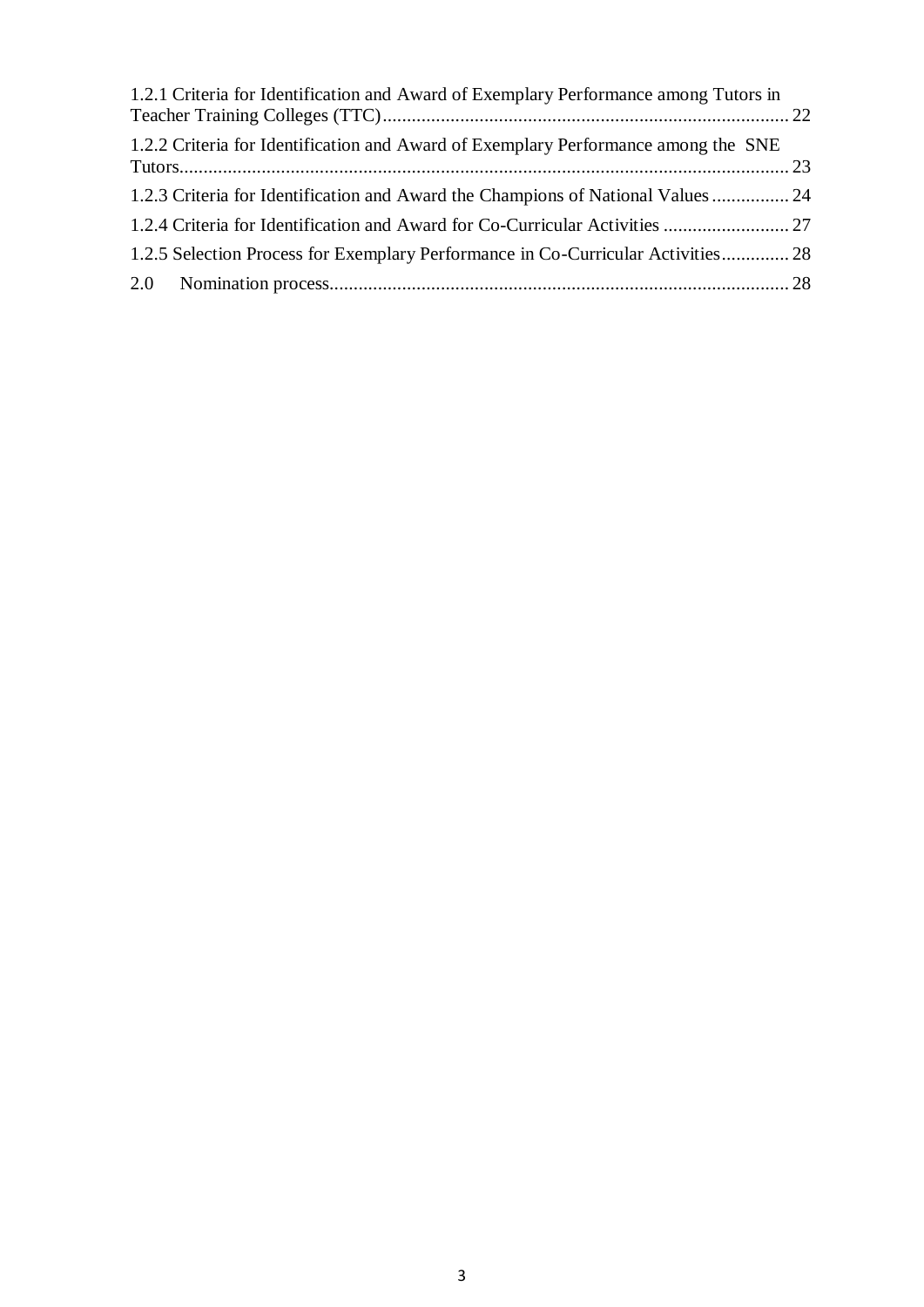## <span id="page-3-0"></span>**Vision**

To be a transformative teaching service for quality education

## <span id="page-3-1"></span>**Mission**

To professionalize the teaching service for quality education and development

## <span id="page-3-2"></span>**Our Core values**

Professionalism Customer Focus Integrity Team Spirit Innovativeness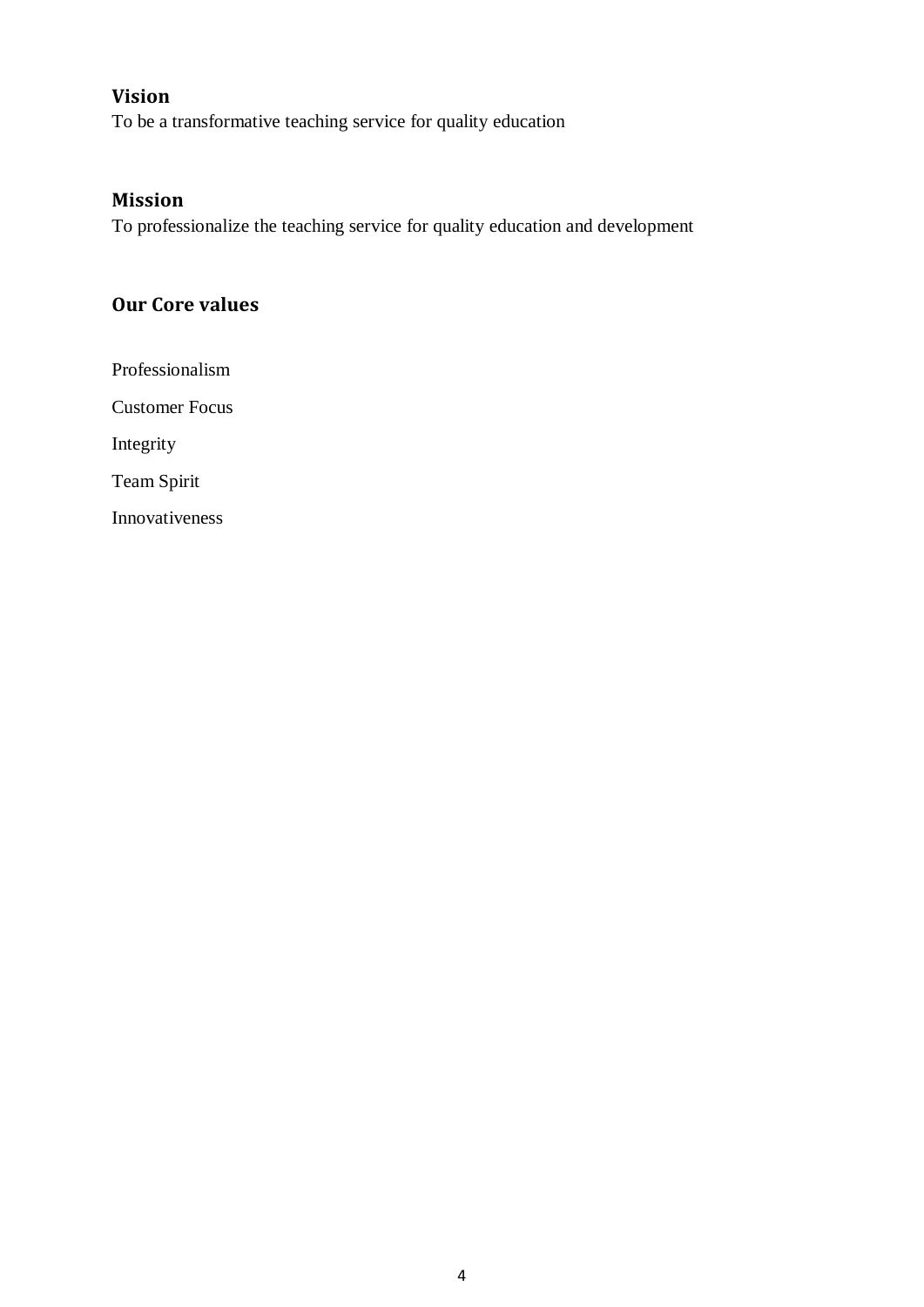#### <span id="page-4-0"></span>**PREFACE**

The overall policy objective of the Teachers Service Commission (TSC) is to provide adequate teaching services, improve performance and professional conduct of teachers for increased learning outcomes in public educational institutions. To achieve this, the Commission has put in place a vibrant and dynamic performance managements system, which is operationalized through an open appraisal system (TPAD), and a freely negotiated performance contract for Institutional heads.

The foregoing statement denotes that the Commission endeavours to attract, develop and retain high quality teachers. Therefore, it is imperative to develop a clear system of identification, recognition and reward of employees who demonstrate extraordinary performance and achievements. A well-established reward system is crucial to good employment relationships as all employees expect their efforts to be recognized by their superiors and colleagues. Good performance and achievement can only be acknowledged by use of appropriate rewards that are meaningful to the recipient.

The Commission has therefore developed a policy for recognizing teachers who demonstrate exemplary performance, thus will promote positive behaviour by creating an enabling work environment that encourages all teachers to participate in the achievement of its mandate. This policy gives guidelines on recognition, reward and sanctions to teachers in public learning institutions employed by Teachers Service Commission.

It is important to note that an effective teacher performance reward system must be linked to result based performance management system which not only enhances maintenance of the teaching standards and prudent utilization of educational resources but also informs teachers' career progression.

The Commission aim at encouraging all teachers to excel by acknowledging performance in respective to job assignments and achievements that contribute to the overall success in the execution of its mandates. In addition, the policy will enable TSC to appreciate individuals and teams that provide an environment of shared success and commitment to customer service as well as those who exceed set performance targets.

The Policy is designed to encourage all teachers to demonstrate outstanding performance both as individuals and as teams in contributing towards the overall objective of the Commission.

The implementation of this policy will create a friendly work environment characterized by clear customer focus, exceptional performance and recognition by peers and supervisors. Awards shall be given as initiatives to foster performance culture in the Commission by recognition of teachers who demonstrate exemplary performance in their field of work through a wide range of formal and informal rewards.

## **DR LYDIA NZOMO COMMISSION CHAIRPERSON, OGW, CBS**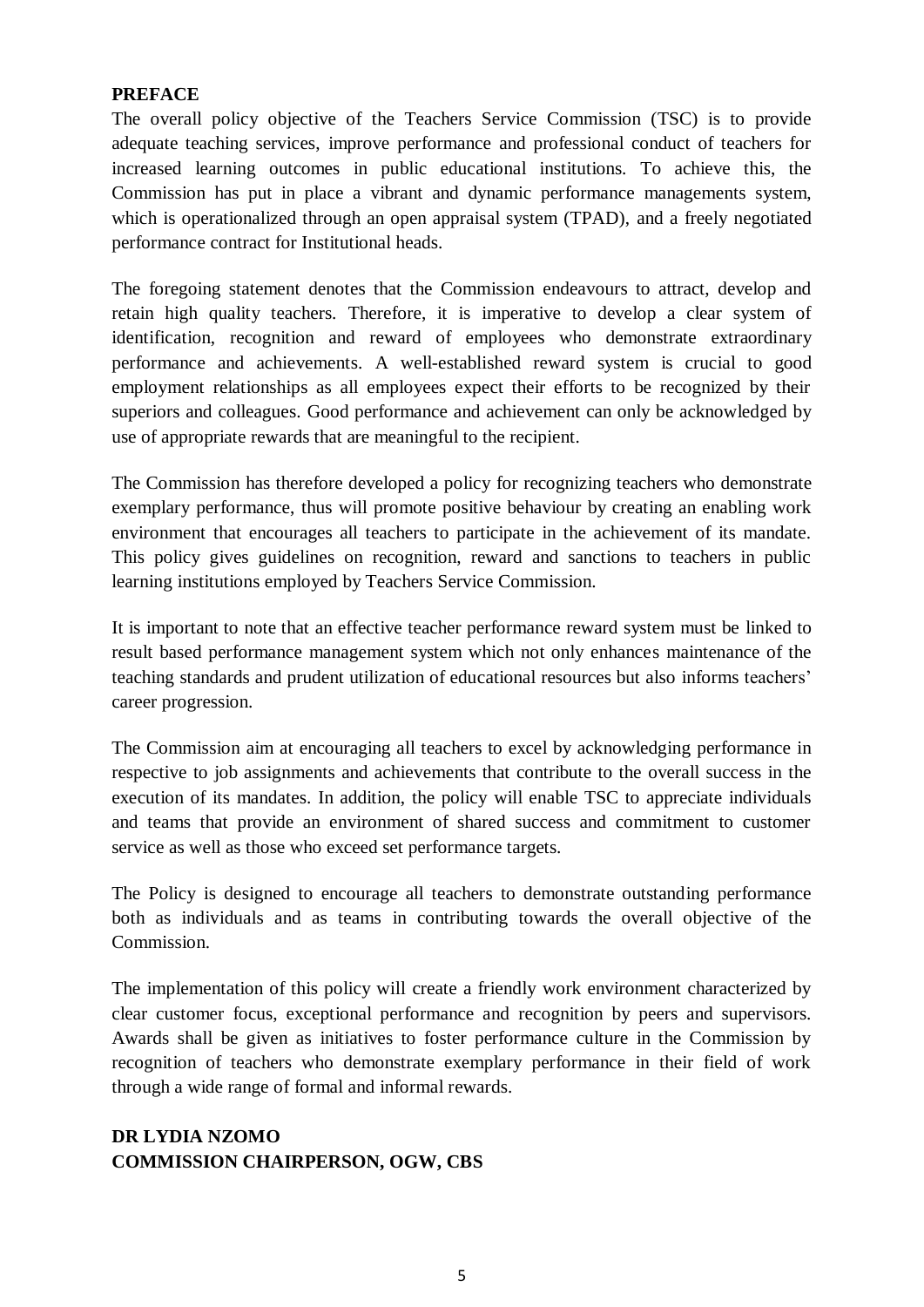## <span id="page-5-0"></span>**FOREWORD**

Teachers Service Commission regards recognition and rewards as critical factors towards the establishment of a quality culture that appreciates and values the contribution of teachers and their accomplishments in service delivery. All teachers shall be appreciated and valued by their superiors and colleagues for their contribution in the overall performance of the Commission. They expect to be recognized as individuals and team members for their achievement and effort made in their work.

Appreciation of employee's effort increases their motivation and job satisfaction, improves self-esteem and creates a positive attitude toward their jobs, which consequently leads to better service delivery to customers.

The purpose of this policy is to provide mechanisms for identification, recognition and award of exemplary performance and achievement with a view to encourage improvement, promote creativity and innovation and enhance quality performance and teamwork. The Commission will use a variety of rewards to appreciate teachers who excel in their performance

The implementation of this policy is expected to bring the benefit of immediate and powerful reinforcement of desired behaviour among the employees while setting standards that align with the Commission's mandate and objectives. It will give all teachers an opportunity to appreciate good work and to be recognized for their own work. This will provide a direct performance feedback for both individuals and teams. Further, the policy will promote competition and teamwork to improve service delivery and customer satisfaction.

#### **DR NANCY NJERI MACHARIA, CBS**

#### **SECRETARY/CHIEF EXECUTIVE**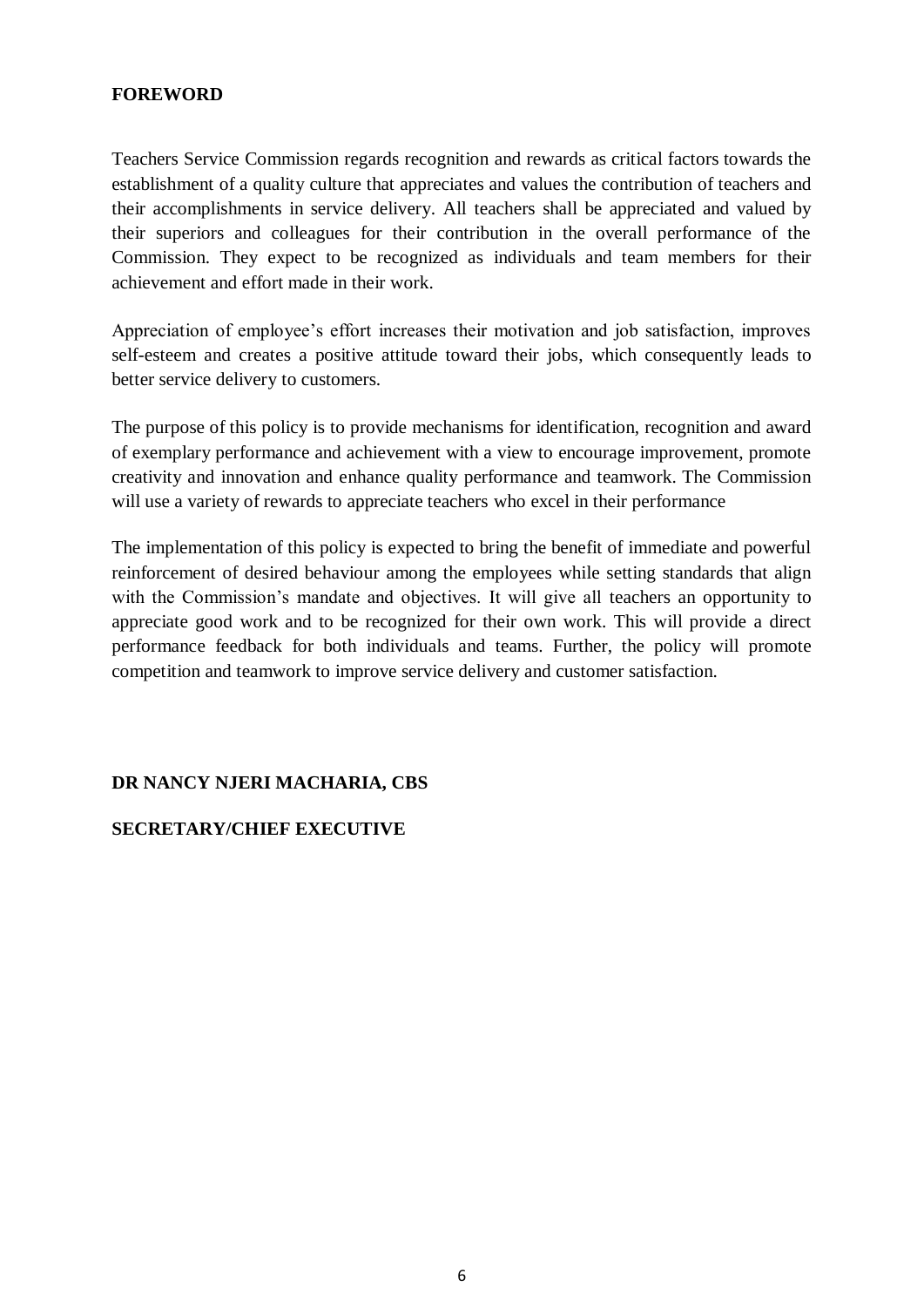## <span id="page-6-0"></span>**ABBREVIATIONS & ACRONYMS**

| <b>COCE</b>  | Code of Conduct and Ethics                  |
|--------------|---------------------------------------------|
| <b>CORT</b>  | Code of Regulations for Teachers            |
| <b>EAS</b>   | <b>Excellence Award Scheme</b>              |
| <b>ITOYA</b> | Innovative Teacher of the Year              |
| <b>HOYA</b>  | Head teacher of the Year Award              |
| <b>KNDFC</b> | Kenya National Drama Festivals Committee    |
| <b>KNEC</b>  | Kenya National Examination Council          |
| <b>PMS</b>   | Performance Management System               |
| <b>TOYA</b>  | Teacher of the Year Award                   |
| <b>TTI</b>   | <b>Technical Training Institutions</b>      |
| <b>POYA</b>  | Principal of the Year Award                 |
| <b>TPAD</b>  | Teacher Performance & Appraisal Development |
| <b>TTC</b>   | <b>Teacher Training College</b>             |
| <b>PTE</b>   | <b>Primary Teacher Education</b>            |
|              |                                             |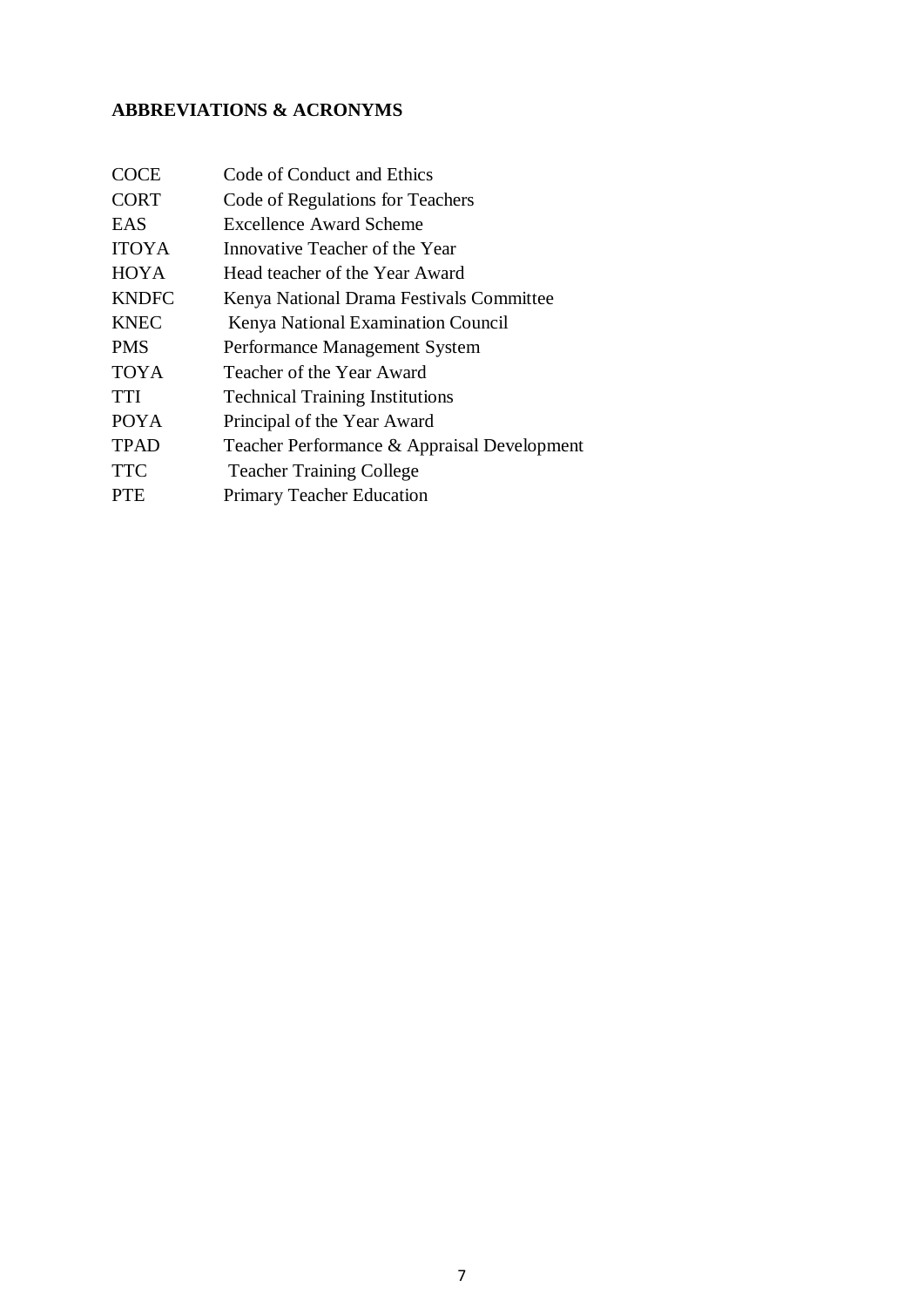## <span id="page-7-0"></span>**DEFINITION OF TERMS**

| Award:                                   | A prize or mark given in honour of accomplished achievement.                                                                                              |
|------------------------------------------|-----------------------------------------------------------------------------------------------------------------------------------------------------------|
| <b>Corruption:</b>                       | Abuse of entrusted power for private gain                                                                                                                 |
| <b>Exemplary</b><br>performance:         | Distinguished performance to be recognized by others                                                                                                      |
| <b>Innovation:</b>                       | An act of introducing a new idea, device or method to improve<br>service delivery and performance.                                                        |
| Integrity:                               | The demonstration of sound moral and ethical principles in<br>whatever a teacher does.                                                                    |
| <b>National values:</b>                  | Generally accepted beliefs about what is good, desirable and<br>useful in the society.                                                                    |
| <b>Performance</b><br>management system: | A Systematic process by which the Commission involves<br>individual teacher and teams to improve effectiveness in<br>accomplishing its mission and goals. |
| <b>Performance</b><br>standards:         | Observable behavior and actions, which explain how the<br>Commission expects its job to be done and expected results for a<br>satisfactory job.           |
| Poor performance:                        | Performance of teachers falling below the required standards.                                                                                             |
| <b>Reward:</b>                           | Something given to an employee in recognition of service, effort,<br>or achievement.                                                                      |
| <b>Recognition:</b>                      | Identification and acknowledgement teachers' best performance<br>and practice.                                                                            |
| <b>Work environment:</b>                 | The surrounding conditions in which employees operate.                                                                                                    |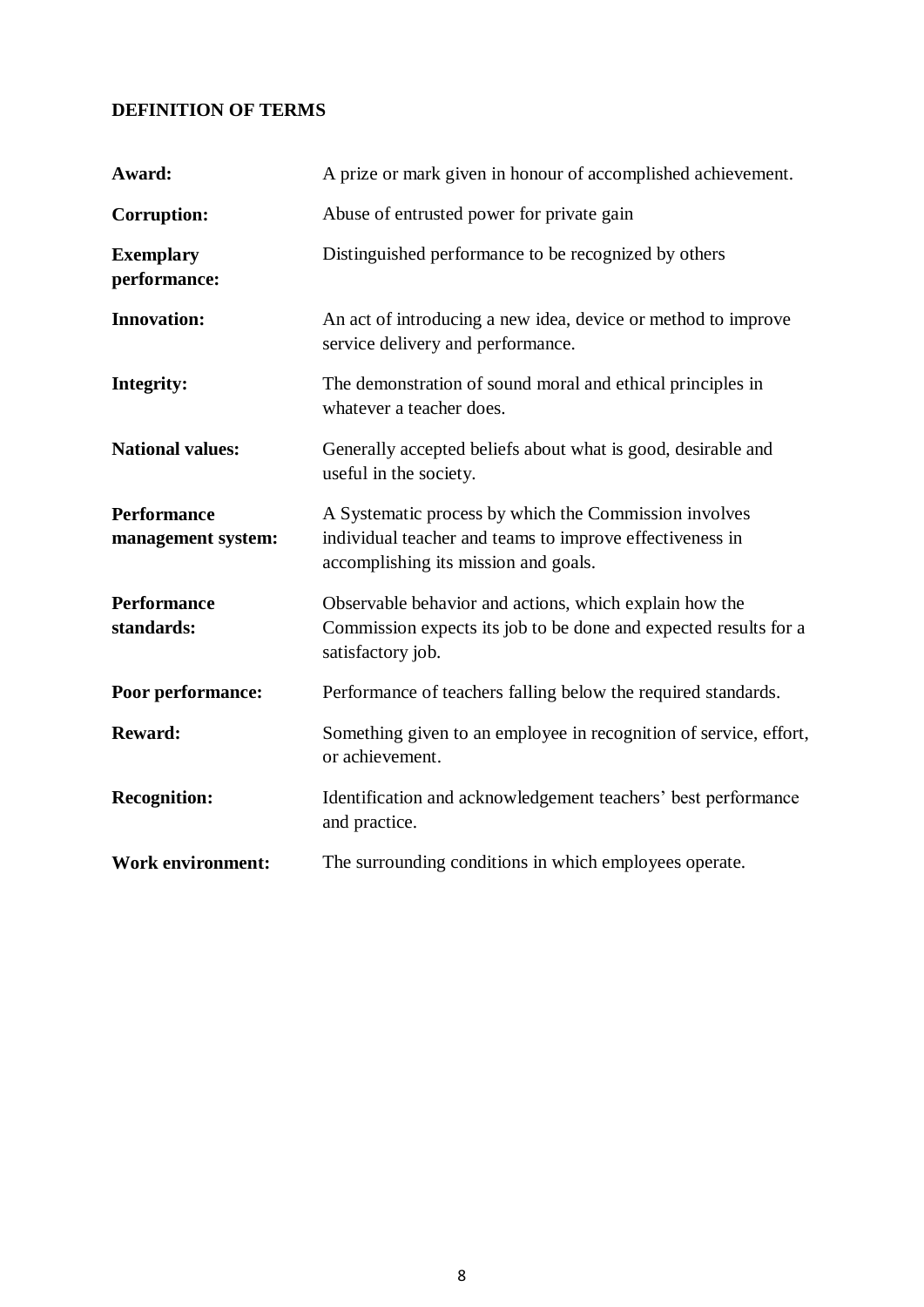## <span id="page-8-0"></span>**1.0 BACKGROUND**

The Constitution of Kenya (2010) elevated TSC to a Constitutional Commission vide Article 237 and enactment of TSC Act 2012. This enactment redefined the Commission's mandate on teacher management to make regulations and policies to enhance its functions.

Broadly, this entails ensuring compliance with teaching standards prescribed from time to time, facilitating career progression and professional development of teachers and monitoring their conduct and performance in the course of curriculum implementation.

The Commission being the largest single employer in the country recognizes the value of all teachers and their contribution towards the realization of its constitutional mandate and service delivery to customers.

It has therefore put in place performance management systems such as Performance Contract for Institutional heads and Teachers Performance Appraisal and Development to strengthen supervision and to continuously monitor the performance of teachers in curriculum implementation at the institutional level.

This performance management approach provides teachers with clear goals, specific targets, clear expectations, regular feedback about performance gaps, advice on steps for improving performance and professional development. In addition, it enhances career progression, gives opportunity for rewarding good performance and sanctioning poor performance.

The purpose of integrated performance management system is to attract, retain and motivate teachers, to ensure that the performance management is effective and that it engenders the desired behavior. It is essential to ensure that the rewards and sanctions are linked to or based on performance. It is therefore necessary to award teachers who demonstrate exemplary performance and achievement in their duties.

The Commission has previously put in place various initiatives to recognize reward and sanction performance in the teaching service, such as teachers of the year (TOYA) and principals of the year (POYA), letter of recognition, implementation of the Code of Regulations for Teachers and withdrawal from positions of responsibility among others. However, there has been no systematic and comprehensive policy framework, that details circumstances under which recognition and rewards may be granted. The administration of such initiatives has been in an ad hoc manner and piecemeal. The absence of a policy framework for administration of performance recognition, rewards and sanctions has denied the Commission the opportunity to address excellence, recognize meritocracy and address poor performance in the teaching service.

In this regard, the policy framework will provide for recognition, rewards and sanctions for teachers who excel in work performance in a systematic and comprehensive approach. While implementing the policy framework, the Commission shall observe the national values and principles of governance as outlined under Article 10 of the Constitution such as; human dignity, fairness, equity, social justice, inclusiveness, equality, human rights, nondiscrimination and protection of the marginalized.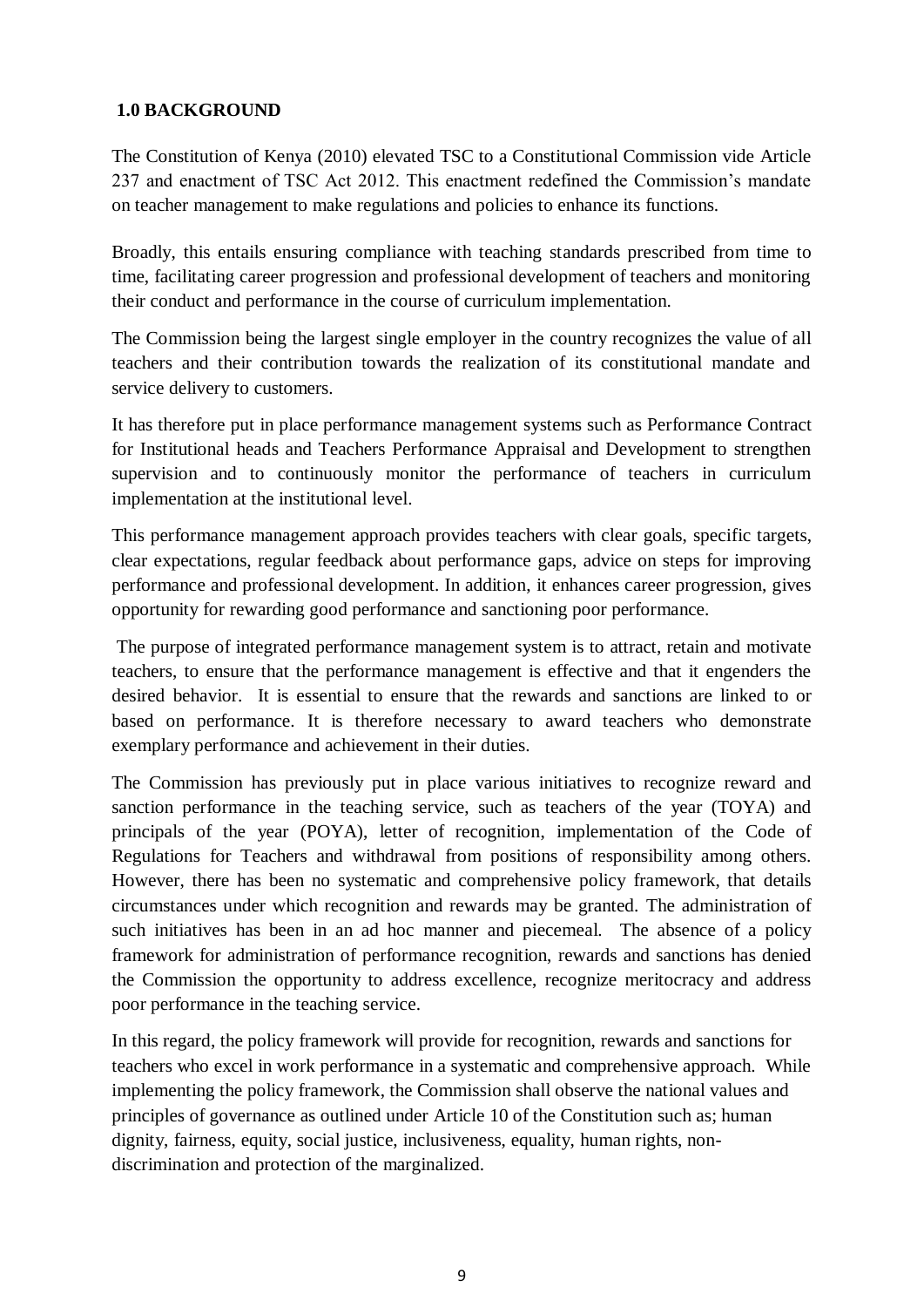## <span id="page-9-0"></span>**1.2 RATIONALE**

The performance of teachers is critical in the implementation of the curriculum and in enhancing the quality of education in the country. To achieve this, an effective system is required to ensure that teachers who demonstrate exemplary performance and innovativeness are recognized and awarded accordingly. This will motivate teachers to have positive attitude to work, which will in turn have a positive influence in the learning outcomes.

There is therefore the need to have a policy framework, which will guide the process of recognition, rewards as well as that of sanctions for the teaching service.

## <span id="page-9-1"></span>**1.3. PURPOSE**

The primary purpose of teacher recognition and reward is to reinforce positive attributes and competencies that affect the learning outcomes.

The purpose of this policy is to establish an organizational culture where all teachers feel valued and recognized for their work and contribution in attaining the Commission's goals and successes. It will provide the criterion by which teachers are recognized and fairly awarded for demonstrating exemplary performance in curriculum implementation and management of education resources.

The policy is also supposed to: Strengthen the existing recognition, rewards and sanctions system; provide guidelines for sanctions; enhance productivity in the teaching service that promotes positive attitude towards work; establish an organizational culture where all teachers are accountable and responsible for their own performance; and recognize meritocracy, address poor performance, attract, nurture and retain high performing teachers.

## <span id="page-9-2"></span>**2.0 POLICY STATEMENT**

This Policy framework shall provide for recognition, reward and sanctions for teachers according to their level of performance. This will include high performance in national examinations based on performance index, innovative and creative teachers in curriculum implementation, special needs category, best performances in co-curricular activities, and social cohesion and integration.

## <span id="page-9-3"></span>**3.0 LEGAL FRAMEWORK**

The policy framework was anchored on the existing laws and legal documents governing the provision of education in Kenya. Article 237(2) of the Constitution of Kenya (2010) guides the operations of TSC. Authority was also derived from Section 43 (2) of TSC Act No. 20 of 2012 which states that "The Commission shall advise the national government on the entry and performance standards and the quality of teachers required in the teaching service and do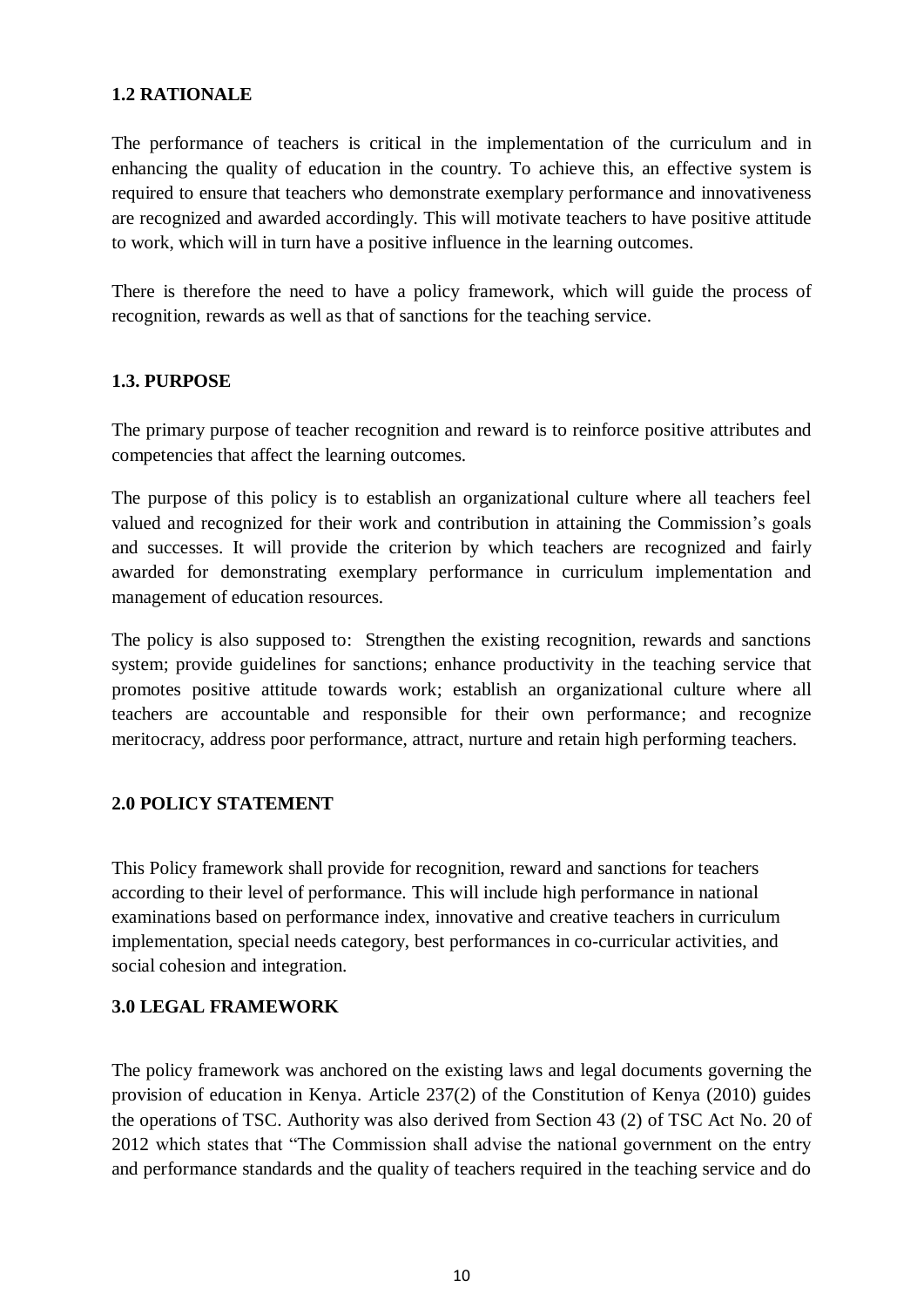all such other things as may be necessary to maintain standards in the teaching profession". The Code of Regulations further amplified this for Teachers (2015).

Other legal documents that guided the development of this policy framework included the Basic Education Act 2013, which provided for the management of educational resources and the rights of the learners including their safety and protection that is one of the standards in the TPAD tool. In addition, the policy framework was informed by Employment Act (2012) and the Performance Rewards and Sanctions Framework for the Public Service (2016).

## <span id="page-10-0"></span>**4.0 OBJECTIVE**

## <span id="page-10-1"></span>**4.1 General Objective**

To identify, recognize and reward exemplary performance through well-defined criteria and also to administer sanctions as applicable.

## <span id="page-10-2"></span>**4.2 Specific objectives**

The specific Objectives of the policy are to:

- i. Provide clear guidelines for recognizing and rewarding exemplary performance among the teachers;
- ii. Recognize significant and outstanding value-added contributions of teachers in attainment of quality education;
- iii. Promote positive behaviors that support individuals and teams to enhance learning outcomes;
- iv. Maintain and reinforce high performance standards and values;
- v. Link rewards and sanctions to measurable performance targets;
- vi. Promote positive behavior change among teachers in public schools towards teaching and learning and
- vii. Promote innovation and creativity in service delivery.

## <span id="page-10-3"></span>**5.0 SCOPE**

This policy framework is for Teachers, Institutional heads, SNE Teachers and Primary Teacher Training Tutors in public learning institutions employed by Teachers Service Commission. It also outlines the types of recognition, reward and sanction for teachers.

## <span id="page-10-4"></span>**6.0 POLICY PRINCIPLES**

The policy is guided by the following principles;

## **6.1. Standards of performance**

The Commission's specific standards on Teacher Performance Appraisal and Development (TPAD), Performance contracting tools and other attributes will be used to measure and reward performance of teachers

## **6.2. Integrity and Professionalism**

Nominees shall be required to uphold professional ethics and standards as per CORT and COCE.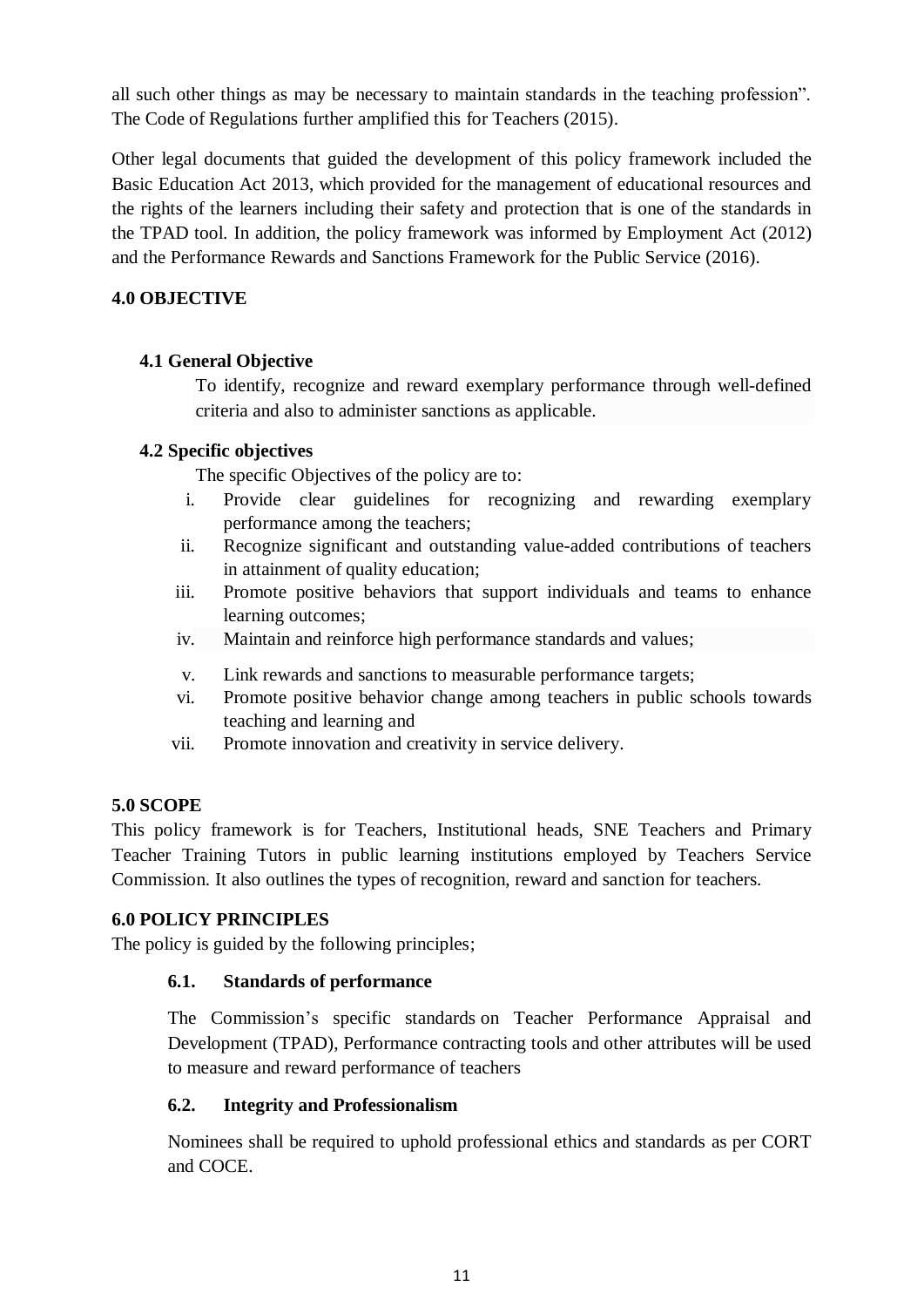## **6.3. Fairness**

The administration of rewards and sanctions should be consistent, prompt, impartial and reasonable and applied without discrimination.

#### **6.4. Performance monitoring**

The Commission shall progressively monitor performance of teachers to ensure that they are awarded fairly and transparently.

#### **6.5. Consistency**

The Commission shall continuously recognize and reward exemplary performance.

## <span id="page-11-0"></span>**7.0 POLICY IMPLEMENTATION**

The Commission shall use the existing structures established in law to implement this policy.

## <span id="page-11-1"></span>**8.0 MONITORING AND EVALUATION**

The effectiveness of this policy will be monitored and evaluated continuously in line with the existing Monitoring and Evaluation Guidelines to ensure that it is applied fairly.

#### <span id="page-11-2"></span>**9.0 POLICY REVIEW**

<span id="page-11-3"></span>This policy shall be reviewed after every three (3) years or as need arises to align it with government policies and emerging issues.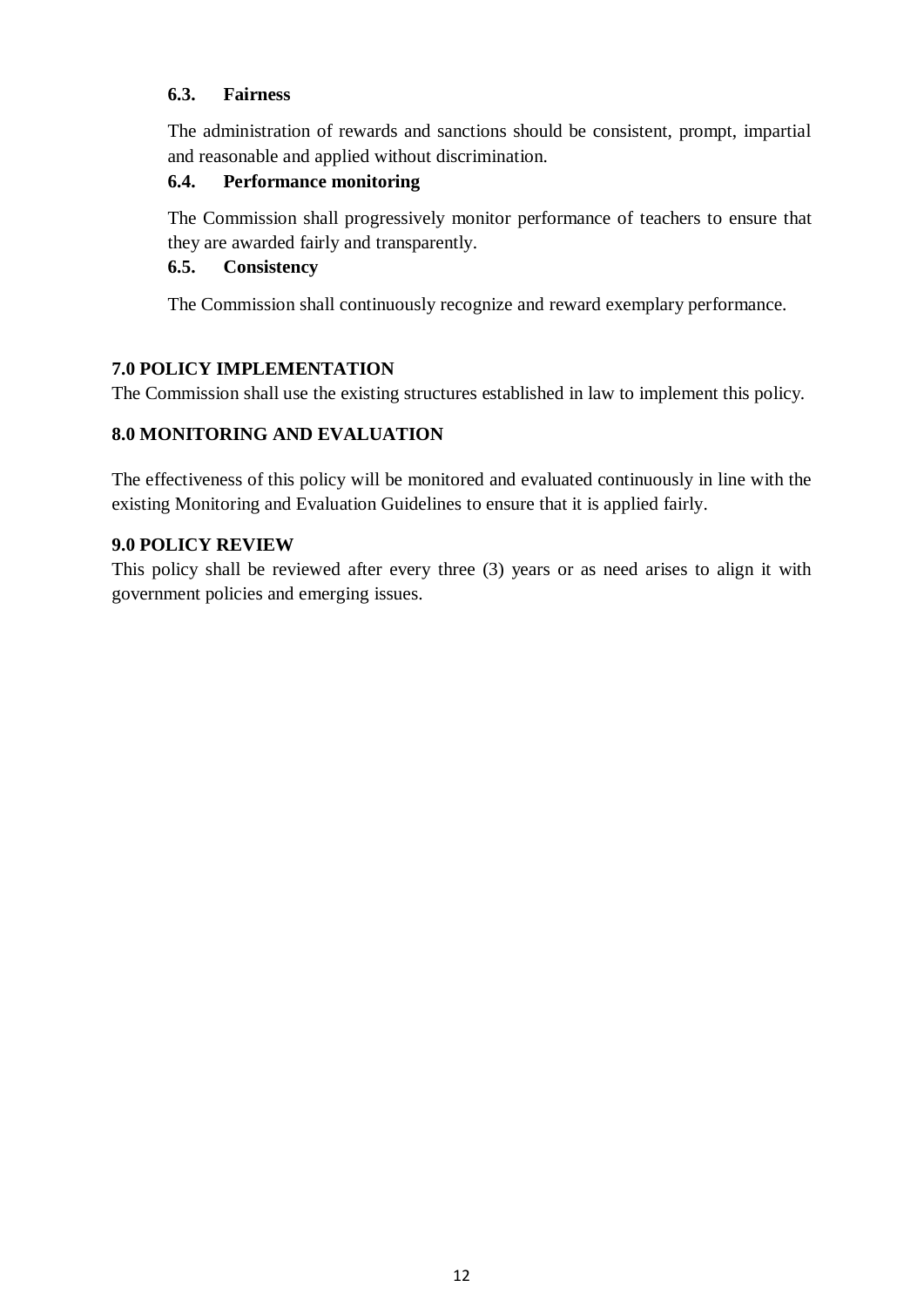## **APPENDIX 1: GUIDELINES FOR THE IMPLEMENTATION**

## <span id="page-12-0"></span>**1.0 Introduction**

In order to operationalize the performance rewards and sanctions framework, it is necessary to provide guidelines to ensure smooth implementation of the framework by providing criteria and procedures for accomplishment.

To fully realize the objectives outlined in the framework, there is need to link individual performance targets to institutional objectives. To this end, determination of recognition, rewards and sanctions for Institutional heads and teachers will be linked to Performance Contracting and Teacher Performance Appraisal and Development evaluation reports respectively.

<span id="page-12-1"></span>**1.1 Recognition, Reward and Sanction for Exemplary Performance of Teachers**  Recognition, reward and sanction for exemplary performance are earned through a combination of personal and professional qualities, exceptional ability in curriculum implementation and effective leadership. Each recognition and teacher award shall be based on an established criterion to cater for identification of eligible nominees.

## **1.1.1 Recognition of Teachers**

<span id="page-12-3"></span><span id="page-12-2"></span>Teachers who attain exemplary performance, innovativeness and uphold national values shall be recognized individually and /or institutionally.

## **1.1.2 Guidelines on Identification and Recognition of Teachers to be rewarded**

The Commission has developed the under listed guidelines for identifying and recognizing teachers of exemplary performance. These include but are not limited to:

- i. Rewarding consistent trends in performance;
- ii. Upholding high quality standards of performance;
- iii. Availability of supportive evidence of outstanding performance;
- iv. Teamwork that reflects excellent interpersonal skills, accountability and productivity;
- v. Accountability and efficiency in the use of public resources and results orientation;
- vi. Outstanding contribution in mentorship, coaching, empowerment and support for individual teachers and students;
- vii. Consistent excellent levels of performance over a period of three years;
- viii. Demonstration of commitment to activities, outstanding skills and effort beyond the prescribed duties and workload;
- ix. Innovation and Creativity in the field of work, curriculum implementation or service delivery;
- x. Significant contribution to change or transformation at the workplace;
- xi. Upholding professional ethics, values and Principles of Public Service under Article 232 of the Kenya constitution;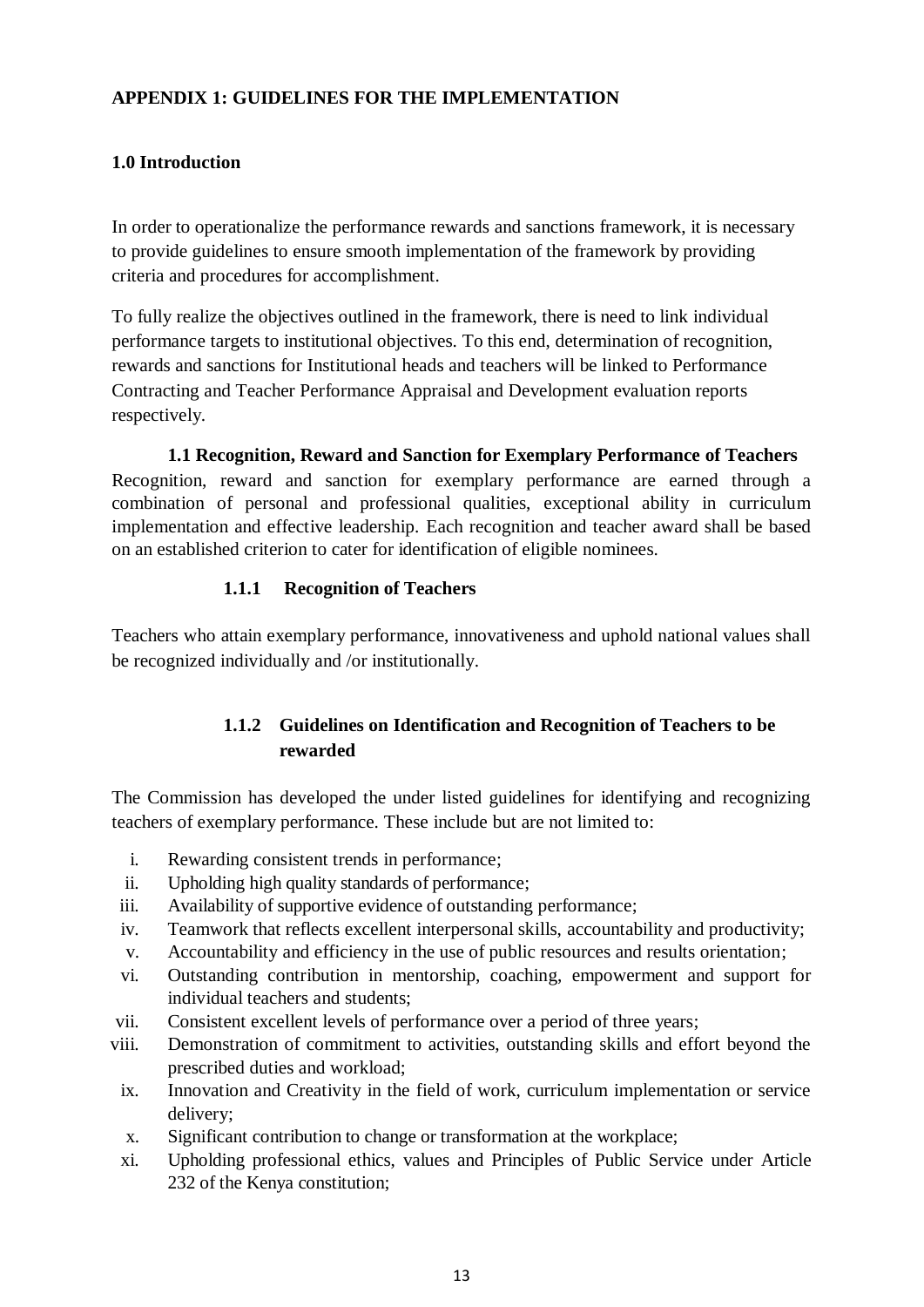- xii. Major contribution under extra ordinary circumstances or achievement of major milestones in the primary role to qualify for the National or International Awards and
- xiii. Teachers who attain international recognition and awards will be recognized and rewarded by the Commission.

## **1.1.3 Types of Recognition and Rewards for Teachers**

<span id="page-13-0"></span>Teachers and Institutional heads who attain excellent performance may be considered for rewards. The Commission may use any or combination of awards for exemplary performance of teachers as per table One (1) below;

## **i. 13th month salary**

Teachers and Institutional heads who attain a score above 100% of the performance indicators will be considered for an award of 13th Month basic salary.

## **ii. Promotion to higher job group.**

Promotions are a major incentive for hard work and better performance. This will be based on provable experience and demonstrable milestones attained by the teacher.

## **iii. A letter/certificate/Medal of recognition for achievement**

Teachers who attain a score of 100% and above will be recognized through a letter of commendation signed by the CEO and will be given a medal.

## iv. **Annual Award Program**

Institutions will identify teachers who demonstrate excellent performance during the year and recommend them for consideration of award based on the criteria set out by the Teachers Service Commission from time to time.

## **v. Education tours, International conferences, national and international forums relevant to area of subject specialization**

Teachers who attain a score of 100% and above, will be recognized through awarding them with Education tours and participation in International conferences, national and international forums relevant to area of subject specialization.

## **vi. Sponsorship for further studies and exchange programmes**

Teachers and Institutional heads who attain a score above 100% of the performance indicators will be considered for this award

**vii. Recommendation for consideration for the Presidential Award Scheme or National Honors**

Names of teachers and Institutional heads who achieve performance scores higher than 100% of the agreed performance indicators will be considered for this reward.

## **viii. Contract renewal for teachers in ASAL areas**

Teachers in ASAL areas who excel in their performance will be considered for contract renewal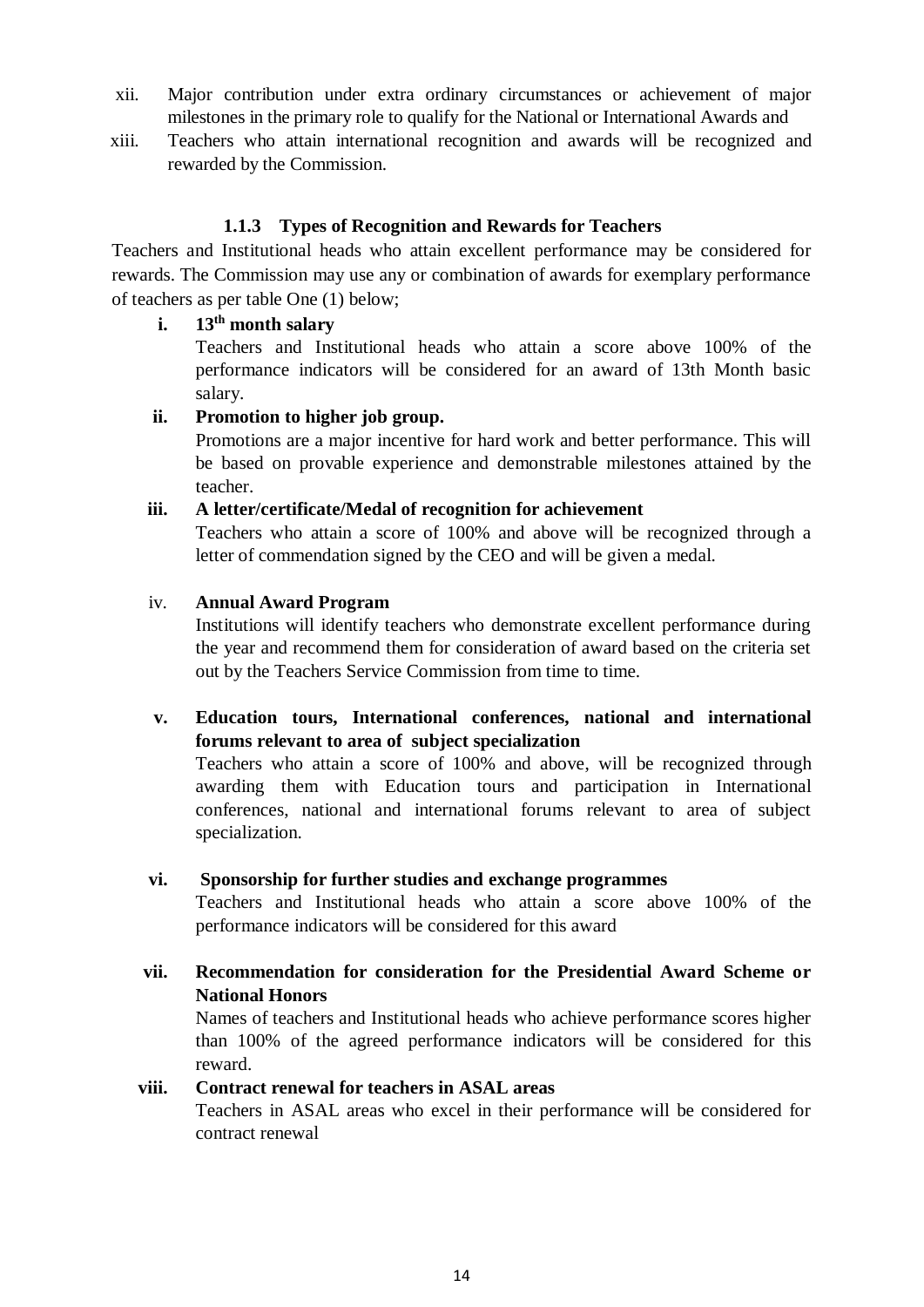## **ix. Annual salary increment**

Teachers and Institutional heads who attain a score of 100% in the performance of set targets will be recognized for this award.

Table 1 shows the five performance evaluation ratings scale of "Excellent", "Very good", "Good", and "Fair" and "Poor".

<span id="page-14-0"></span>

| <b>Achievement of</b><br><b>Performance Targets</b>                                          | <b>Rating Scale</b> |                | <b>Reward/Sanction</b>                                                                                                                         |  |  |  |
|----------------------------------------------------------------------------------------------|---------------------|----------------|------------------------------------------------------------------------------------------------------------------------------------------------|--|--|--|
| <b>Achievement</b><br>of<br>higher than 100% of<br>the<br>agreed<br>performance<br>indicator | Excellent           | 101% and above | • To be considered for "13th"<br>month basic salary,<br>· placement on Annually State<br>honors<br>• Letter of commendation                    |  |  |  |
| <b>Achievement</b><br><b>of</b><br>$100\%$ of the<br>agreed<br>performance<br>indicators     | Very Good           | 100%           | • Letter of commendation/medals<br>• Salary annual increment                                                                                   |  |  |  |
| <b>Achievement</b><br>between 70%<br>and<br>99% of the agreed<br>performance<br>indicators   | Good                | 70%-99%        | Letter of commendation                                                                                                                         |  |  |  |
| <b>Achievement</b><br>between 60%<br>and<br>69% of the agreed<br>performance<br>indicators   | Fair                | 60%-69%        | 1st year – place on performance<br>improvement plan<br>2nd year $-$ warning letter<br>3rd year - final warning letter<br>4th year - separation |  |  |  |
| Achievement of up to<br>59% of the agreed<br>performance<br>indicators                       | Poor                | 59% and below  | $1st$ year – warning letter<br>$2nd$ year – final warning letter<br>$3rd$ year - separation                                                    |  |  |  |

## **Table 1: Types of Rewards and Sanctions**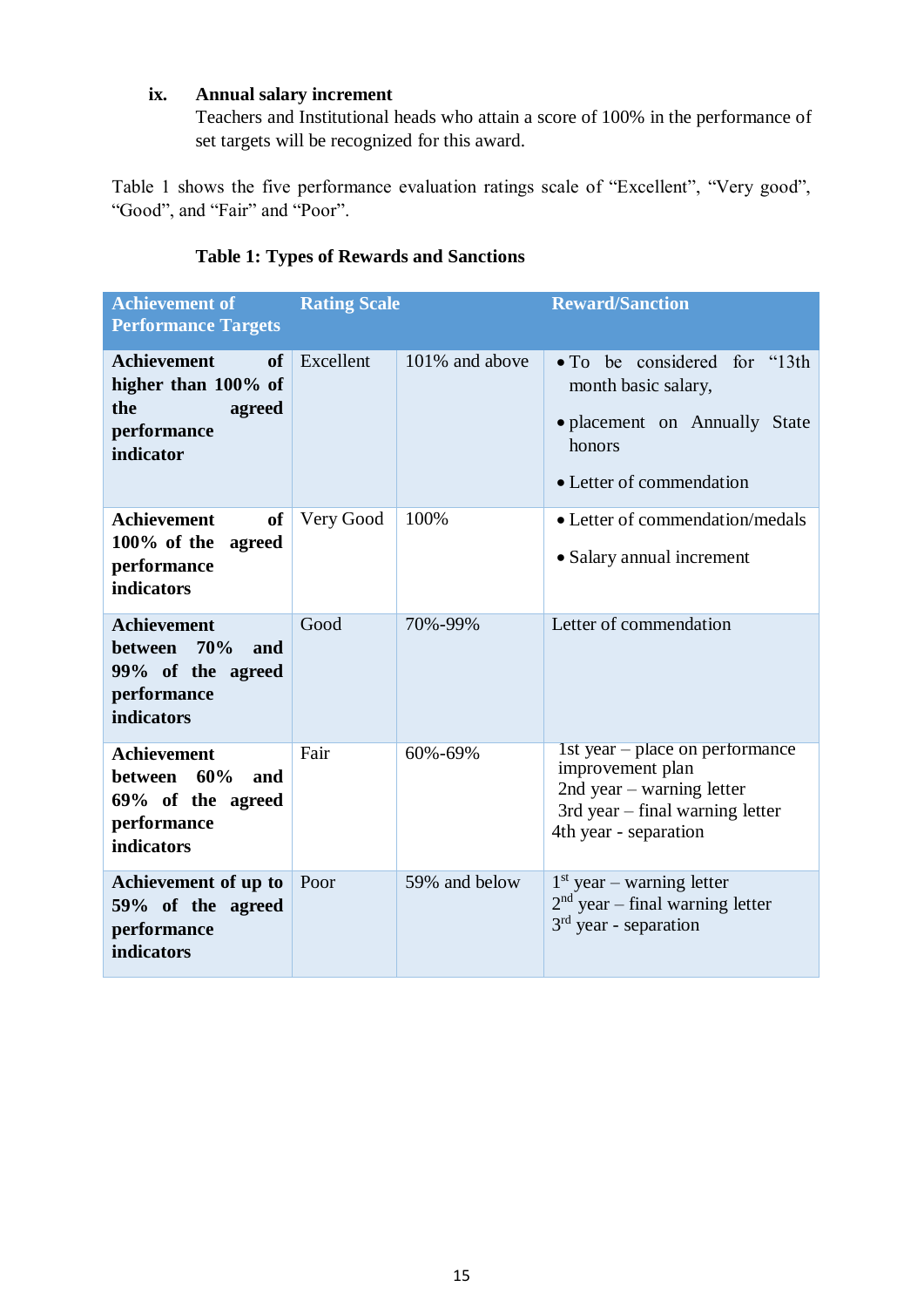#### <span id="page-15-0"></span>**Sanctions for Poor Performance and Lack of Professional Ethics**

The Code of Regulation for Teachers (CORT) Section 54 (2) states, "Any teacher who consistently displays poor performance or adverse appraisal ratings may after due process have his/her services terminated".

CORT Section 154 also states that "the Commission shall within twenty-eight days from the hearing date of a discipline process, inform the teacher of its decision regarding the teacher's disciplinary case and shall give reasons for its decision in the manner set out in the Thirty Seventh Schedule.

The Commission may, after hearing a teacher determine that -

- a) A teacher is not guilty of the offence and shall revoke the interdiction in the manner prescribed under the Thirty Eighth Schedule.
- b) A teacher has committed an offence that does not warrant removal from the Register of Teachers. The Commission may -

i)Warn the teacher in writing,

- ii) Suspend the teacher for such periods not exceeding six months without payment of salary and allowances,
- iii) Retire the teacher in public interest,
- iv) Retire the teacher under ten-fifty (10/50) year rule under the Pensions Act,
- v) Dismiss the teacher from the teaching service,
- vi) Refer the teacher for medical evaluation by the Director of Medical Services with a view to determine his suitability to be retained in the teaching service, or
- vii) Undertake any other action it may consider appropriate in the circumstances"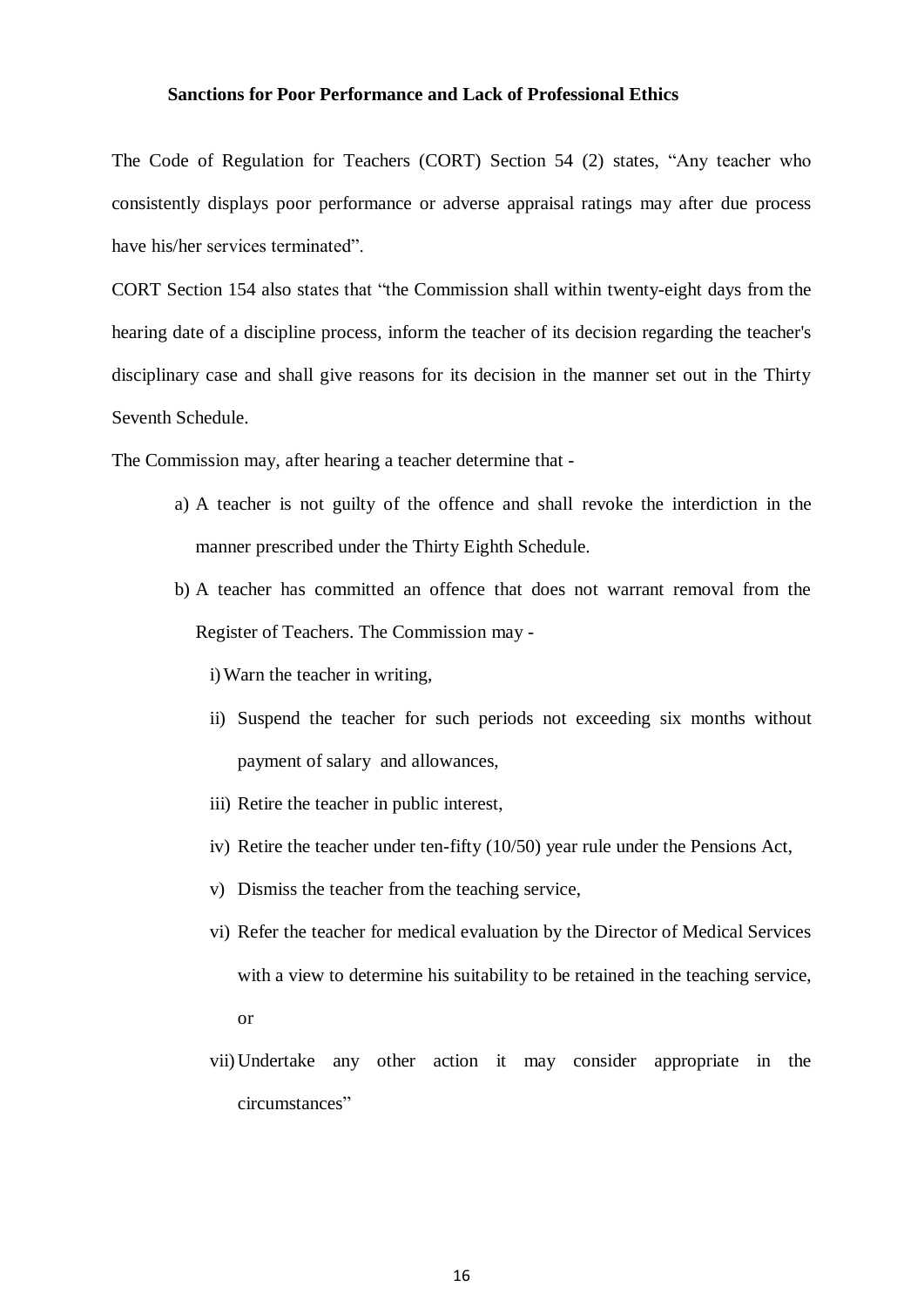- viii) Sanctions on undesirable performance will be carried out as per table One
	- (1) above.

#### **1.1.4 Prevention Measures taken before Sanctioning**

Before any sanctions are administered, the Commission shall ensure that;

- i. The performance evaluation reports on Teacher Performance Appraisal & Development and Performance Contracting for Institutional heads are considered.
- ii. Creation of awareness on the expected goals and objectives to be achieved is undertaken.
- iii. The performance gaps of the teacher are identified and interventions to address them undertaken.
- iv. Induction program for newly recruited teachers and newly appointed Institutional heads is developed and implemented.
- v. Mentorship/coaching programs for teachers is developed and implemented.

#### **1.1.5 Identifying poor performance**

<span id="page-16-0"></span>The Commission considers some of the following areas as poor performance as provided for in the PC & TPAD in regard to Institutional heads and teachers respectively;

- i. Poor and declining learner performance in national examinations
- ii. Non improvement in learner achievement
- iii. Low pupil/ student teacher contact hours
- iv. Non-performance of additional assigned duties
- v. Exhibition of non-professionalism and ethical misconduct
- vi. Declining student enrollment over a period of time
- vii. Financial impropriety
- viii. Any other area the Commission may determine from time to time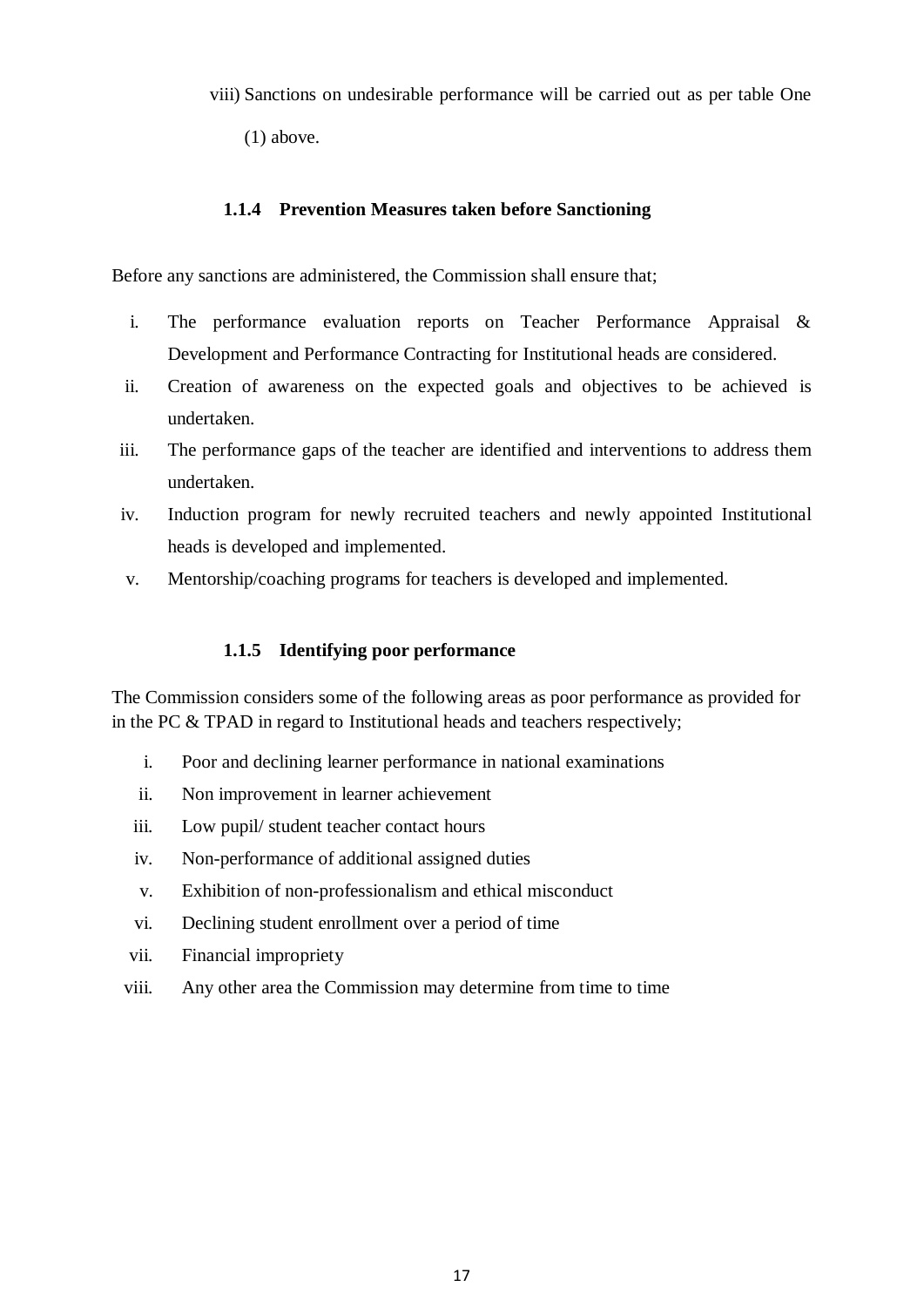## **APPENDIX II: CRITERIA FOR IDENTIFICATION**

#### <span id="page-17-0"></span>**2.0 Criteria for Identification and Award of Exemplary Performance among the Teachers**

<span id="page-17-1"></span>The Commission shall identify exemplary performance at various levels and forward the approved list to the respective panels at various levels for validation and approval. Teachers nominated at each level shall be required to make presentation at the next level to defend the evidence provided during their previous nominations. The final evaluation ratings for exemplary performance among the Teachers will be based on verifiable evidence as proof of achievement.

Table 2 below shows the five-evaluation ratings scale of "Excellent", "Very good", "Good", "Fair" and "Poor". For purposes of evaluation, the final rating shall at all times be based on verifiable evidence as proof of achievement.

| <b>Achievement of Performance (%)</b>                           | <b>Rating scale</b> $(\% )$ |           |
|-----------------------------------------------------------------|-----------------------------|-----------|
| Achievement of higher than 100 of the performance<br>indicators | $101 +$                     | Excellent |
| Achievement up to 100 of the performance indicators             | 100                         | Very Good |
| Achievement between 80 and 99 of the performance<br>indicators  | $70 - 99$                   | Good      |
| Achievement between 60 and 79 of the performance<br>indicators  | $60 - 69$                   | Fair      |
| Achievement up to 59 of the performance indicators              | 59 and below                | Poor      |

#### **Table 2: Performance evaluation rating scale**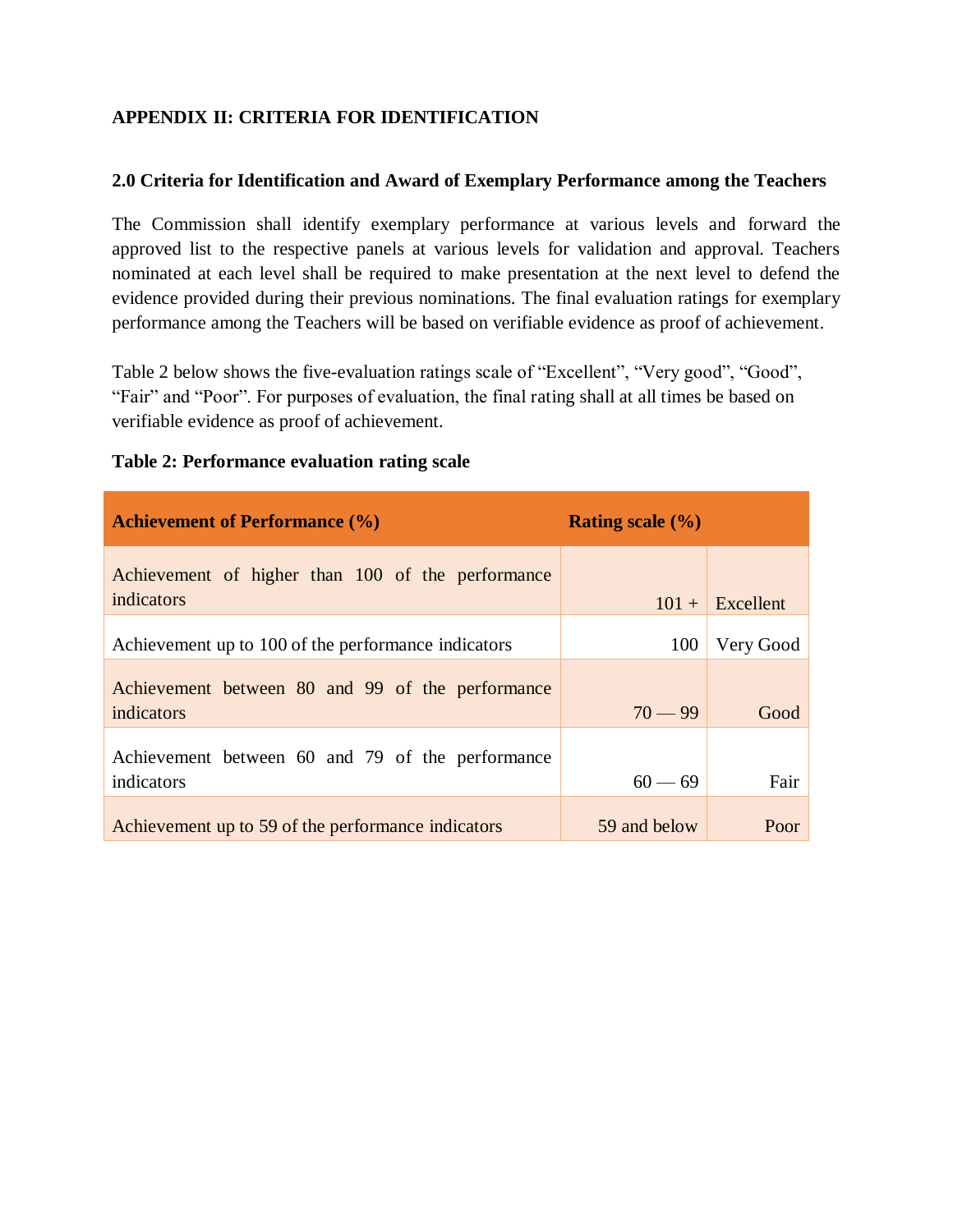The award of teachers shall be guided by the following criteria in table 3 below;

## **Table 3: Criteria for Evaluation**

| <b>Performance indicators</b>                                                                     | <b>Maximum</b><br>score $\%$ | <b>Assessors</b><br>score $\%$ | <b>Remarks</b> |
|---------------------------------------------------------------------------------------------------|------------------------------|--------------------------------|----------------|
| 1. Professional achievements                                                                      | 10                           |                                |                |
| 2. Performance in assigned areas of responsibility                                                | 10                           |                                |                |
| 3. Maintenance of teacher professional documents                                                  | 10                           |                                |                |
| 4. Lesson attendance rating                                                                       | 10                           |                                |                |
| 5. Teacher Performance Appraisal and Development<br>(7standards)                                  | 35                           |                                |                |
| 6. Learners' Achievements in national examinations<br>(performance index)                         | 10                           |                                |                |
| 7. Be a Team player                                                                               | 5                            |                                |                |
| 8. Improvement in the quality of education, co-<br>curricular activities, research and innovation | 5                            |                                |                |
| 9. Community involvement                                                                          | $\overline{5}$               |                                |                |
| <b>Total</b>                                                                                      | <b>100</b>                   |                                |                |

## **2.1 Criteria for Identification and Award of Exemplary Performance among the Institutional heads**

<span id="page-18-0"></span>The **Head Teachers and Principals** shall be evaluated in their multidimensional roles as the lead educators and institutional administrators. The TSC National Adjudicators shall evaluate all the national finalists at their workstations. This will offer the Assessors an opportunity to verify and authenticate their performance at the work place. It will also enable the Assessors access live evidence and experience of their performance.

The capacity of Institutional heads to perform quality assurance roles within their institutions shall be assessed using the following criteria in table 4 below.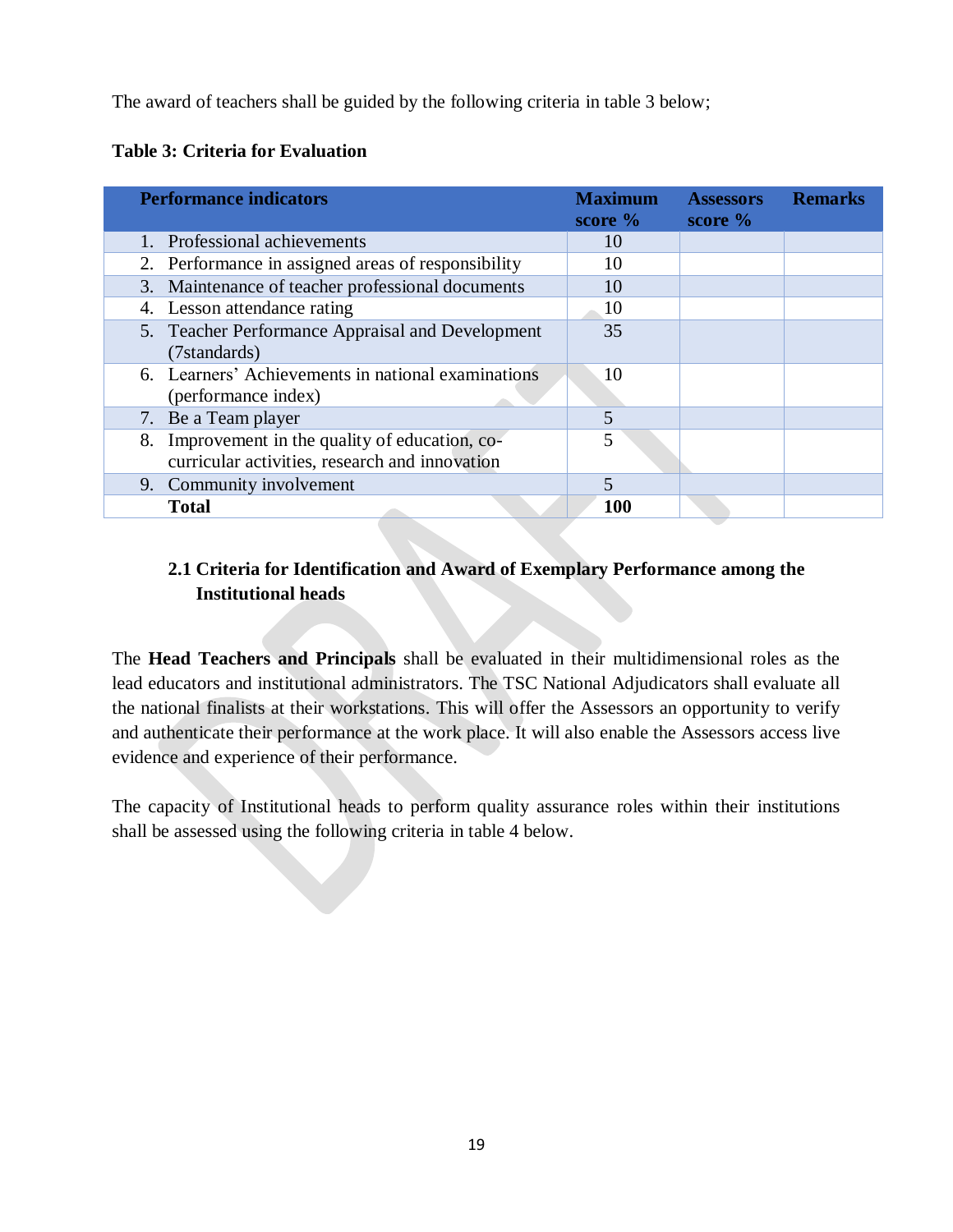#### **Performance Indicator Expected Outcomes Maximum score % Assessors score % Remarks I.** Improving Quality of Education Learners' achievement and improvement index in the national examination 10 Enhancing access and retention in provision of Primary and Secondary Education 10 Improving the learning environment 5 Integration of ICT in learning and teaching processes 5 Exhibition of high levels of professionalism and integrity 5 Prudent financial and human resource management 5 Networking with parents and other stakeholders in the provision and management of education programmes 5 Inculcation of the national values to teachers, learners and staff 5 **Sub total 50** 50 **II.** Co-Curricular Activities The ability of the teachers to tap the talents from among the learners 10 Mentoring and coaching pupils/students once the talents have been identified 5 **III.** Research and Innovation Suggestions and/or development of new methods of curriculum delivery that improve teaching/ learning outcomes 10 Teachers who identify and facilitate the implementation of distinguished innovations to assist the community in problem solving 5 **Subtotal 30 IV.** Distinguished Service This includes teachers who; i. Make major contributions or achievements under extra ordinary circumstances and receive recognition at the national or international level. ii. Initiate and participate in school or community based programmes that have significant contribution 5 5

#### **Table 4: Institutional heads Scoring Criteria**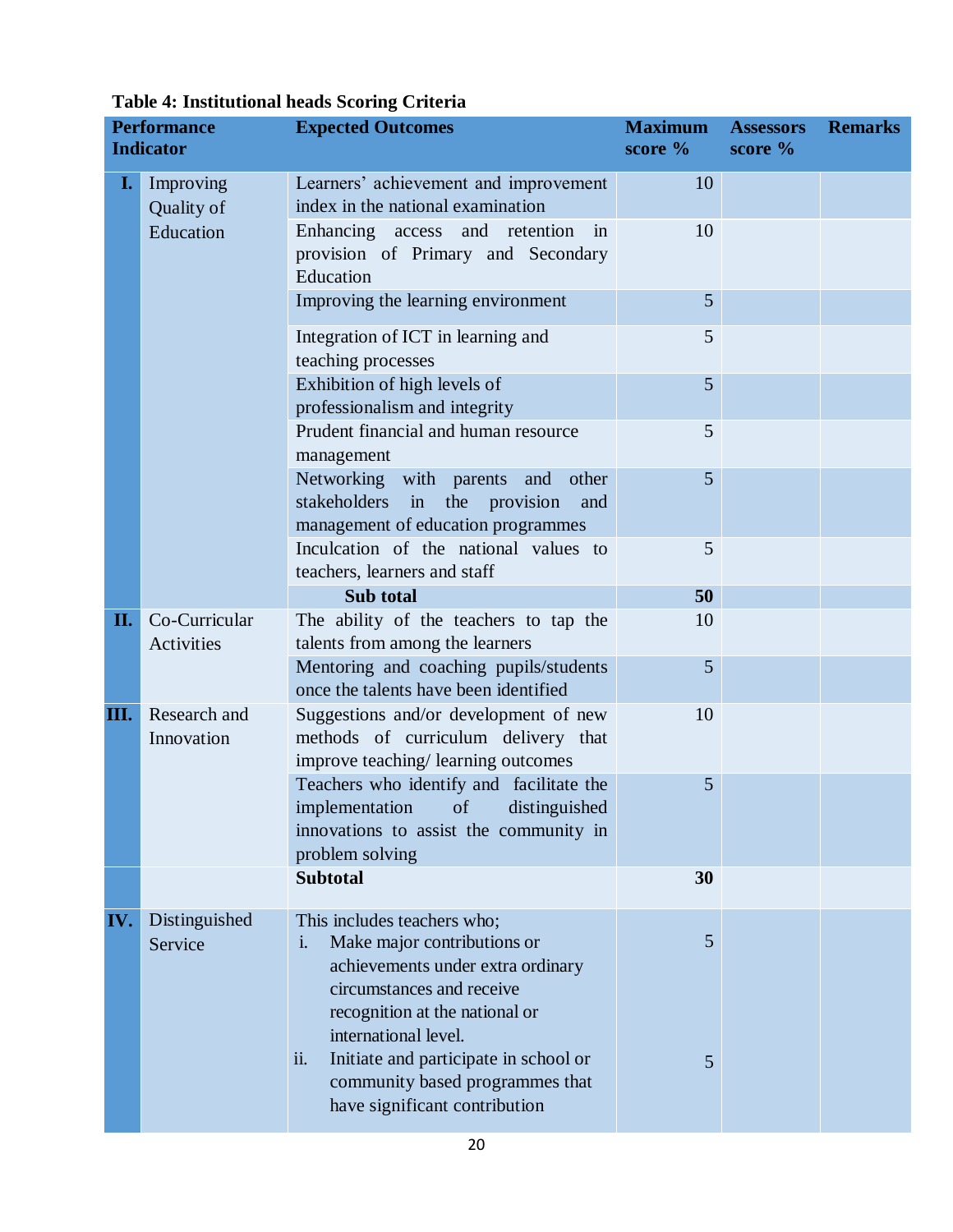|            | towards sustainable development.<br>Participate in disaster preparedness<br>iii.<br>and management |            |  |
|------------|----------------------------------------------------------------------------------------------------|------------|--|
|            | <b>Subtotal</b>                                                                                    | 15         |  |
| PC targets | Achieved all the agreed PC targets                                                                 | 5          |  |
|            | <b>Grand</b> total                                                                                 | <b>100</b> |  |

## **2.2 Process of Identifying Exemplary Performance among the Teachers and Institutional Heads**

<span id="page-20-0"></span>Award for teachers and institutional heads to recognise the work done by teachers and head teachers in primary and secondary schools and reward those who have shown dedication and outstanding performance in carrying out the duties and responsibilities given to them as lead educators.

The Commission in collaboration with other stakeholders will use a rigorous and competitive open process to identify and reward teachers and Institutional heads who demonstrate excellence in the provision of best practice in teaching, general management and administration.

The Commission will coordinate all the teachers' and Institutional heads' recognitions, rewards and sanctions. Teachers and Institutional heads shall be awarded using the following categories for exemplary performance.

- i. Teacher of the Year Award and Principal of the Year Award (TOYA/ POYA).
- ii. Head teacher of the Year and Teacher of the Year Award (HOYA/TOYA).
- iii. ICT Teacher of the Year (ITOYA).
- iv. Any other recognition and/or award initiated by the Commission and/or in collaboration with other stakeholders.

## **Table 5: Process of Identification**

| <b>Level</b>  | <b>Coordination</b>                                                                                                                                                                                                                                                                  |
|---------------|--------------------------------------------------------------------------------------------------------------------------------------------------------------------------------------------------------------------------------------------------------------------------------------|
| Institutional | Nomination of teachers shall be coordinated by the head of institution who will<br>forward the names of nominees to the Board of Management or Governing<br>council for validation and approval. The list of the nominees shall then be<br>forwarded to the TSC Sub-County Director. |
| Sub-County    | The TSC Sub-County Director shall coordinate the exercise and present the list<br>of nominees to the Sub-County Panel for validation and approval.                                                                                                                                   |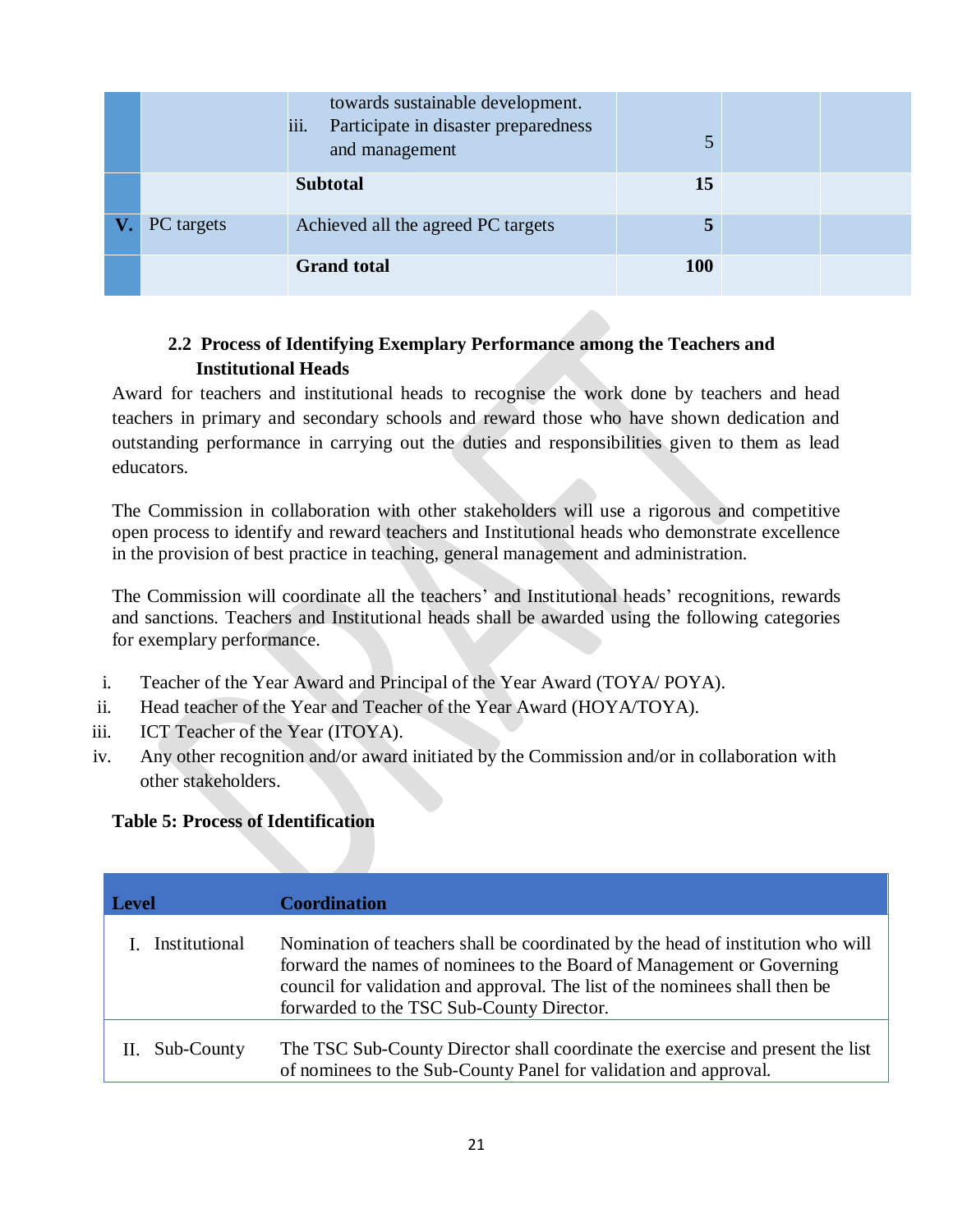| III. County     | The TSC County Director shall coordinate the exercise and present the list of<br>nominees from Sub-Counties to the County Panel for validation and approval.                            |
|-----------------|-----------------------------------------------------------------------------------------------------------------------------------------------------------------------------------------|
| Regional<br>IV. | The TSC Regional Director shall coordinate the exercise. A list from the<br>Counties within the region shall be presented to the Regional Panel for further<br>validation and approval. |
| <b>National</b> | The TSC CEO shall coordinate the exercise at the Headquarters. A list from<br>Regional Panels shall be presented to the National Panel for validation and<br>approval.                  |

Teachers and Institutional heads who are among the top 10 shortlisted candidates in each level shall be recognized using the appropriate rewards as per the level in consultation with the Commission CEO.

## **2.2.1 Criteria for Identification and Award of Exemplary Performance among Tutors in Teacher Training Colleges (TTC)**

<span id="page-21-0"></span>The tutors play a pivotal role in shaping the future of the country through training of teachers. In addition to TPAD and PC, the following are some of the key areas to be used to recognize excellence in performance in (TTC).

| <b>Key areas</b>                                                                  | <b>Maximum</b><br>score $\%$ | <b>Assessors</b><br>score $\%$ | <b>Remarks</b> |
|-----------------------------------------------------------------------------------|------------------------------|--------------------------------|----------------|
| Teacher Performance Appraisal and Development<br>(standards)                      | 35                           |                                |                |
| Achieved all the PC targets                                                       | 10                           |                                |                |
| Good track record of lesson attendance                                            | 5                            |                                |                |
| Be a team player                                                                  | 10                           |                                |                |
| <b>Involved in Mentorship</b>                                                     | 20                           |                                |                |
| Ability and commitment to coach and train students in<br>co-curricular activities | 10                           |                                |                |
| A consistent record of excellent performance in<br>national PTE results           | <sup>10</sup>                |                                |                |

## **Table 6: Key areas for scoring**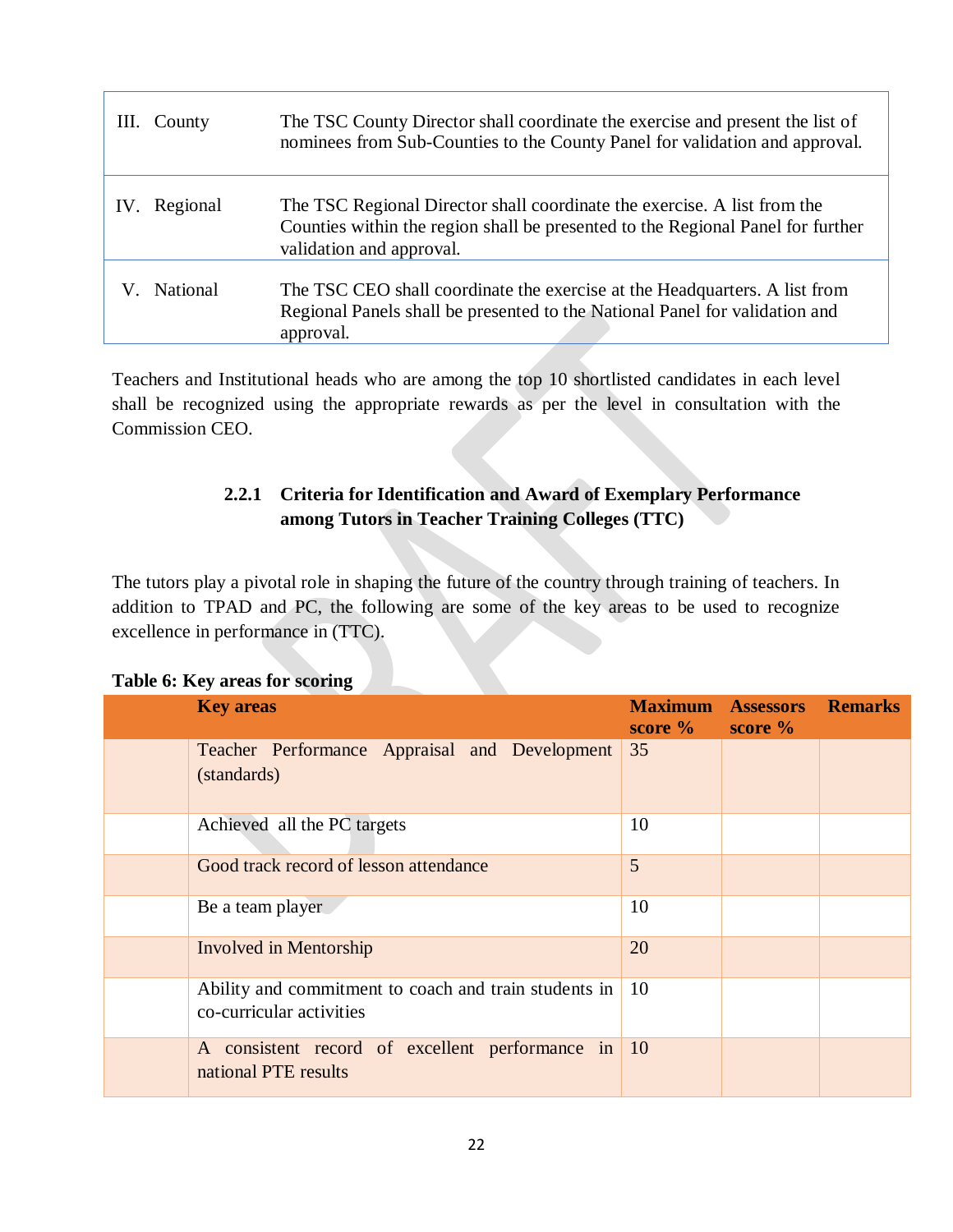| --<br>. | . |  |
|---------|---|--|
|         |   |  |

## **2.2.2 Criteria for Identification and Award of Exemplary Performance among the SNE Tutors**

<span id="page-22-0"></span>The awards of teachers of special needs shall use TPAD (SNE) and PC; the following are some of the key areas to be used to recognize excellence in performance. However, the evaluation will be customised to the type of the SNE teacher and/or institution.

#### **Table 7: SNE Key areas**

.

|    | <b>Key areas</b>                                                                                                                       | <b>Maximum</b><br>score $\%$ | <b>Assessors</b><br>score $%$ | <b>Remarks</b> |
|----|----------------------------------------------------------------------------------------------------------------------------------------|------------------------------|-------------------------------|----------------|
| 1. | Teacher Performance Appraisal 35<br>and Development (standards)                                                                        |                              |                               |                |
| 2. | Good track record of lesson 15<br>attendance                                                                                           |                              |                               |                |
| 3. | Mentorship                                                                                                                             | 10                           |                               |                |
| 4. | Achieved All the PC targets                                                                                                            | 20                           |                               |                |
| 5. | Ability and commitment to coach 10<br>and train students in co-curricular<br>activities                                                |                              |                               |                |
| 6. | A consistent record of learners' 10<br>progression and value addition<br>through use of individualized<br>educational programmes (IEP) |                              |                               |                |
|    | <b>Total</b>                                                                                                                           | 100                          |                               |                |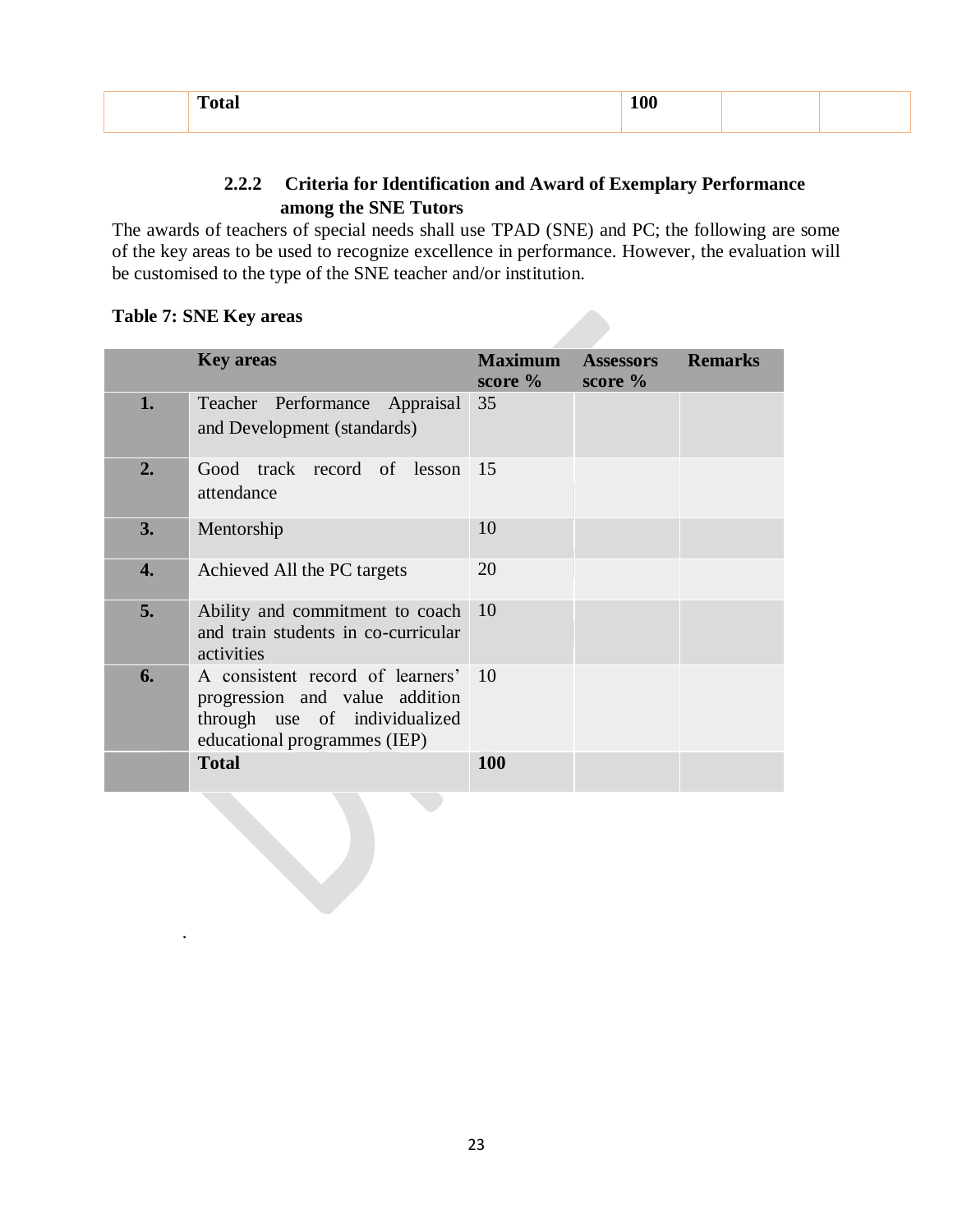## **2.2.3 Criteria for Identification and Award for the Champions of National Values**

<span id="page-23-0"></span>The recognition of National Values Champions is anchored in Article 10 (2) of the Constitution, which provides for National Values and Principles of Governance. The purpose of this policy is to provide a platform for the Commission to identify, rank and recognize individuals and teams deemed to uphold and promote National Values by deeds and actions.

The Commission shall award champions of the national values on the following five thematic areas:

| <b>Thematic area</b> |                                                                          | <b>Expected behavior</b>                         |                                                                                                                                                                                                                                                                                                                                                                                                                                                                                                                                                                                                                                                                                                                             | <b>Maximu</b>      |                                                                                             | <b>Assessors</b> | <b>Remarks</b> |
|----------------------|--------------------------------------------------------------------------|--------------------------------------------------|-----------------------------------------------------------------------------------------------------------------------------------------------------------------------------------------------------------------------------------------------------------------------------------------------------------------------------------------------------------------------------------------------------------------------------------------------------------------------------------------------------------------------------------------------------------------------------------------------------------------------------------------------------------------------------------------------------------------------------|--------------------|---------------------------------------------------------------------------------------------|------------------|----------------|
|                      |                                                                          |                                                  |                                                                                                                                                                                                                                                                                                                                                                                                                                                                                                                                                                                                                                                                                                                             | m<br>$\frac{0}{0}$ | score                                                                                       | score $%$        |                |
| 1.                   | Creation of a<br>national identity<br>and exercise of<br>sovereign power | $i$ .<br>ii.<br>iii.<br>iv.<br>V.<br>vi.<br>Vii. | Demonstration of selfless teaching<br>service for the achievement of the<br>Commission and national goals<br>Ability to maintain good working<br>relationships with other teacher<br>and stakeholders to gain their<br>support in service delivery<br>Ability to anticipate and resolve<br>through<br>conflicts<br>mutually<br>agreeable solutions in learning<br>institutions<br>Use official languages in all<br>official engagements<br>Involvement of teachers and other<br>stakeholders in decision making<br>Compliance to national laws and<br>adherence to code of regulation for<br>teachers and code of conduct and<br>ethics<br>Ability to effectively work with<br>learners and people from all<br>diversities. |                    | $\overline{3}$<br>3<br>$\overline{4}$<br>3<br>3<br>$\boldsymbol{\Lambda}$<br>$\overline{4}$ |                  |                |
|                      |                                                                          |                                                  | <b>Subtotal</b>                                                                                                                                                                                                                                                                                                                                                                                                                                                                                                                                                                                                                                                                                                             |                    | 24                                                                                          |                  |                |
| 2.                   | Sharing and<br>devolution of<br>power                                    | $\mathbf{i}$ .                                   | Understanding of the devolved<br>system of Government and TSC<br>devolved units                                                                                                                                                                                                                                                                                                                                                                                                                                                                                                                                                                                                                                             |                    | $\overline{3}$                                                                              |                  |                |

**Table 8: Thematic areas for scoring**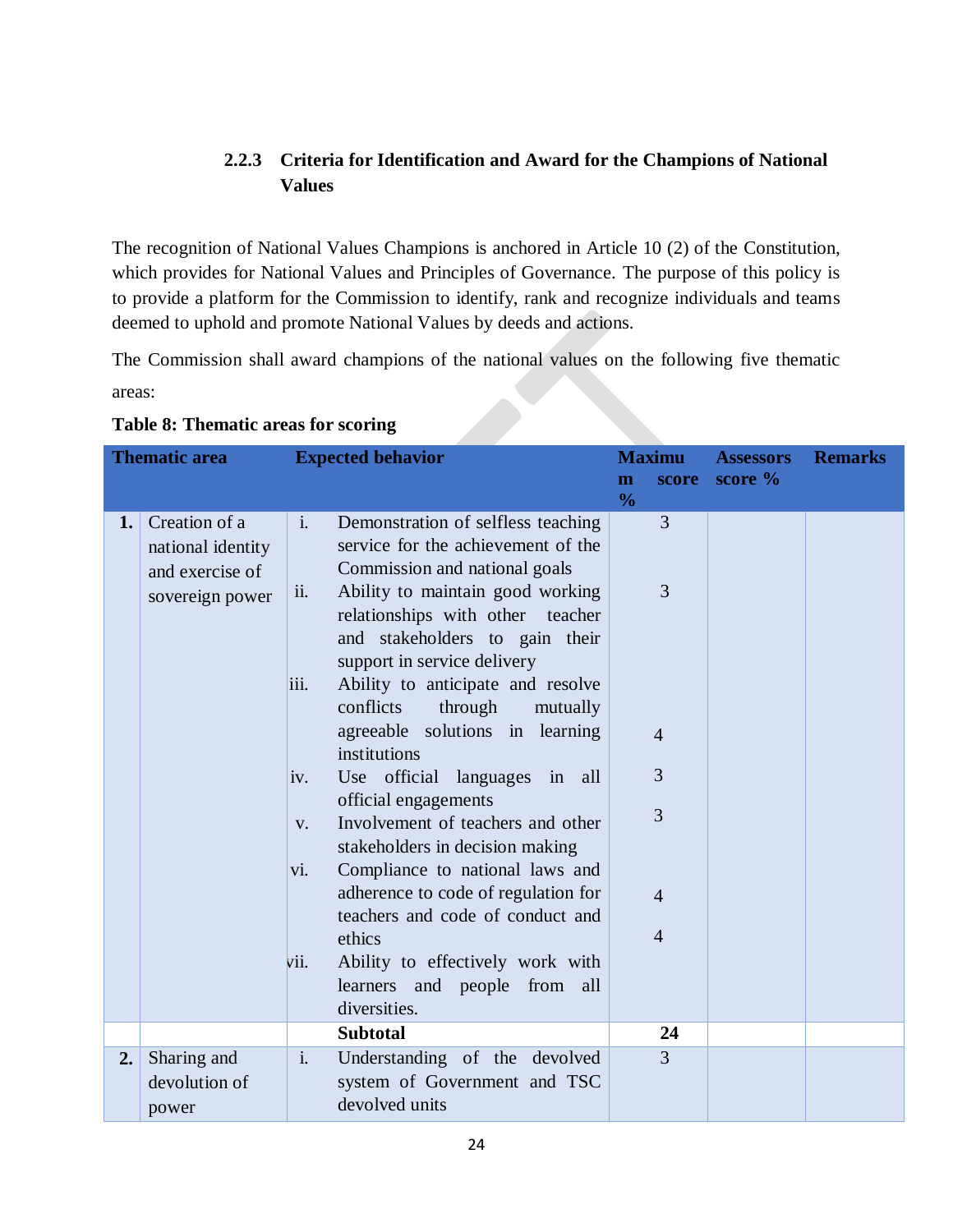|    |                                                         | ii.                           | Appreciation of the concept of                                                                                                                                                                      | 3                   |  |
|----|---------------------------------------------------------|-------------------------------|-----------------------------------------------------------------------------------------------------------------------------------------------------------------------------------------------------|---------------------|--|
|    |                                                         | iii.                          | separation of powers<br>Appreciation of the principles of<br>delegation of power and authority                                                                                                      | 3                   |  |
|    |                                                         | iv.                           | Cooperation with colleagues and<br>achieve<br>learners<br>to<br>the<br>Commission's goals.                                                                                                          | 3                   |  |
|    |                                                         |                               | <b>Subtotal</b>                                                                                                                                                                                     | 12                  |  |
| 3. | Protection of the<br><b>Bill of Rights</b>              | $\mathbf{i}$ .<br>ii.<br>iii. | Fair and equal treatment of all<br>learners and other persons<br>Treatment of teacher colleagues<br>stakeholders<br>with<br>and<br>other<br>courtesy and respect<br>Treatment of learners and other | $\overline{3}$<br>3 |  |
|    |                                                         | iv.                           | persons with dignity and respect<br>Ability<br>to<br>understand,<br>accommodate<br>and<br>respect                                                                                                   | 3                   |  |
|    |                                                         | $V_{\bullet}$                 | divergent views in daily work and<br>decision-making<br>Non-discrimination<br>against                                                                                                               | 3                   |  |
|    |                                                         | vi.                           | Learners and other persons<br>Recognition of the strengths in<br>learners and other people and                                                                                                      | 3                   |  |
|    |                                                         | V11.                          | willingness to harness them<br>Appreciation and recognition of<br>cross-cultural<br>uniqueness<br>and                                                                                               | 3                   |  |
|    |                                                         |                               | differences in<br>socio-economic<br>status among learners and other<br>persons                                                                                                                      | 3                   |  |
|    |                                                         |                               | <b>Subtotal</b>                                                                                                                                                                                     | 21                  |  |
| 4. | Promotion of<br>good<br>governance,<br>transparency and | $\mathbf{i}$ .<br>ii.         | Ability to promote openness in<br>service delivery in the learning<br>institutions<br>Declaration of personal interests                                                                             | 3<br>3              |  |
|    | accountability:                                         | iii.                          | that may be in conflict with one's<br>duties<br>Demonstration<br>of<br>honesty,                                                                                                                     | 3                   |  |
|    |                                                         |                               | resistance<br>corruption<br>to<br>and<br>unethical behaviors in the learning<br>institutions                                                                                                        | 3                   |  |
|    |                                                         | iv.                           | misuse<br>confidential<br><b>Not</b><br>information in furthering private<br>interest                                                                                                               | 3                   |  |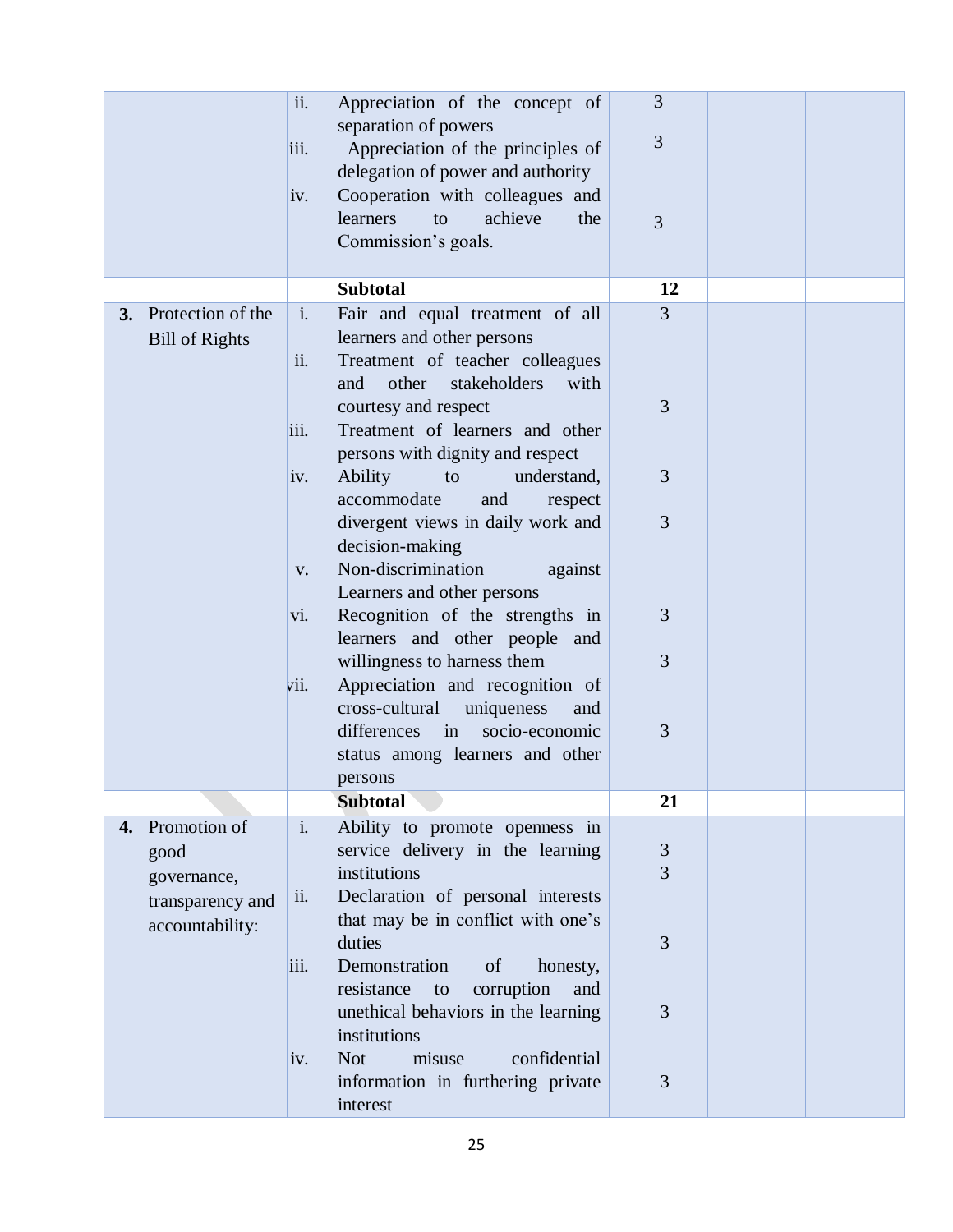|    |                            | V.<br>vi.<br>vii.<br>iii.<br>ix.     | Application of the need to know<br>principle and avoid confidential<br>information in furthering private<br>interest<br><b>Ability</b><br>perform<br>duties<br>to<br>diligently, meet set deadlines and<br>take responsibility for<br>one's<br>actions<br>Responsiveness to learners and<br>customer needs<br>Exemplify high levels of self-<br>discipline and excellent conduct<br>Observation<br>of<br>Punctuality,<br>effectiveness,<br>promptness,<br>efficiency and the ability to work<br>with minimum supervision | 3<br>3<br>3<br>3                                        |  |
|----|----------------------------|--------------------------------------|--------------------------------------------------------------------------------------------------------------------------------------------------------------------------------------------------------------------------------------------------------------------------------------------------------------------------------------------------------------------------------------------------------------------------------------------------------------------------------------------------------------------------|---------------------------------------------------------|--|
|    |                            |                                      | <b>Subtotal</b>                                                                                                                                                                                                                                                                                                                                                                                                                                                                                                          | 27                                                      |  |
| 5. | Sustainable<br>Development | $\mathbf{i}$ .<br>ii.<br>iii.<br>iv. | innovativeness,<br>Demonstrate<br>efficiency,<br>effectiveness<br>and<br>prudence in the use of resources<br>Continuously keep abreast and<br>embrace emerging developments<br>Ability to visualize the future of<br>the Teachers Service Commission<br>Ability to initiate new ideas and<br>new ways of doing things                                                                                                                                                                                                    | $\overline{4}$<br>$\overline{4}$<br>4<br>$\overline{4}$ |  |
|    |                            |                                      | <b>Subtotal</b>                                                                                                                                                                                                                                                                                                                                                                                                                                                                                                          | 16                                                      |  |
|    |                            |                                      | <b>Grand</b> total                                                                                                                                                                                                                                                                                                                                                                                                                                                                                                       | <b>100</b>                                              |  |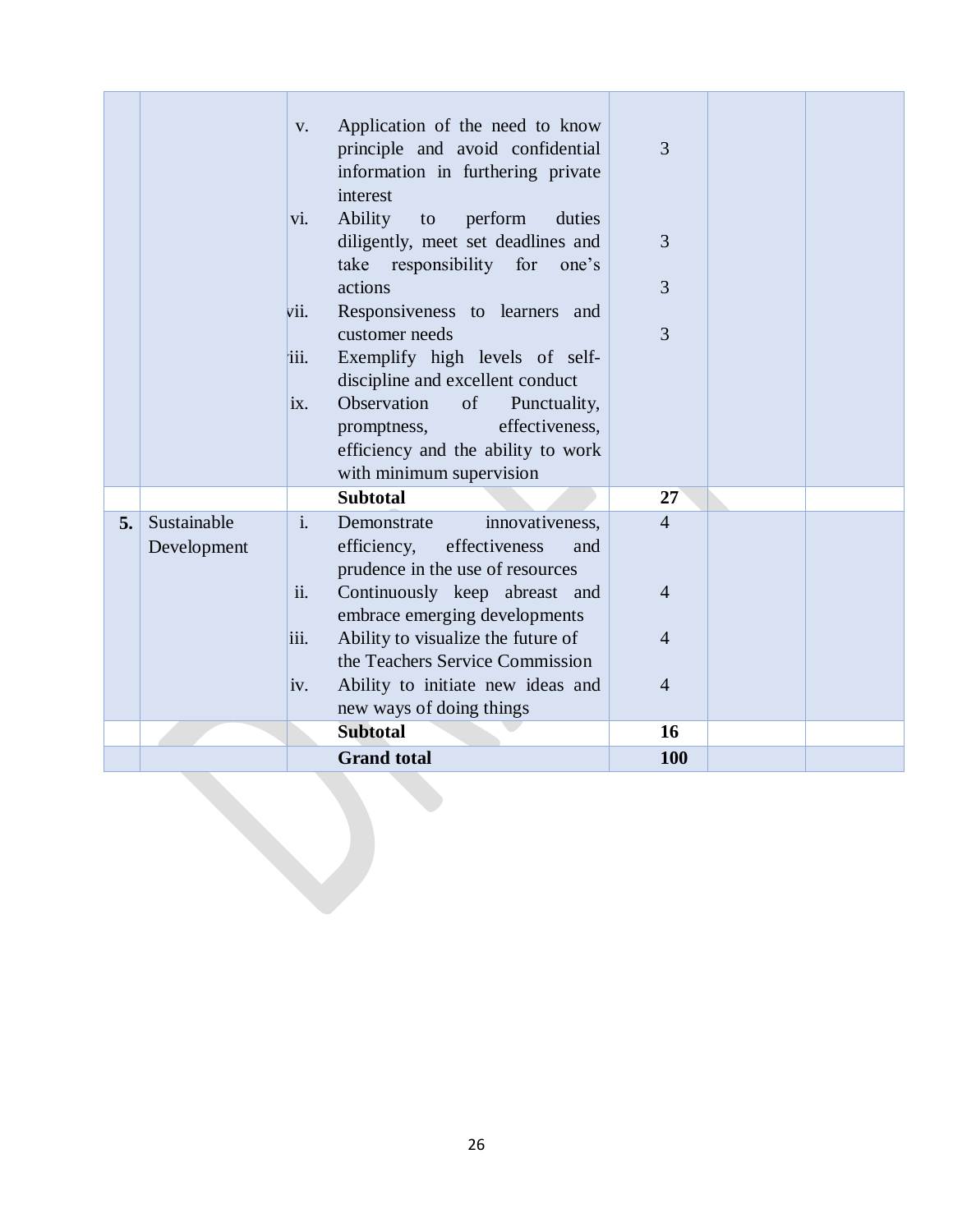## **2.2.4 Criteria for Identification and Award for Co-Curricular Activities**

<span id="page-26-0"></span>Teachers will qualify for participation in co-curricular activities after serving for at least three years. They must attain at least 70% on the scoring tool to be allowed to proceed to the next level. All national finalists shall be evaluated at their work stations by the TSC National adjudicators to offer an opportunity to verify and authenticate their performance, access live evidence and experience of the teacher's performance.

The award criteria shall be based on indicators provided below which shall include;

|                  | <b>Key areas</b>                                                                                                   | <b>Maximum</b>  | <b>Assessors</b> | <b>Remarks</b> |
|------------------|--------------------------------------------------------------------------------------------------------------------|-----------------|------------------|----------------|
|                  |                                                                                                                    | score $%$       | score $%$        |                |
| 1.               | Training in music and drama to<br>include aspects of scripting,<br>writing poetry and choreography                 | 10              |                  |                |
| 2.               | Training of teachers as referees<br>(FIFA) and coaches for games and<br>sports,                                    | 10              |                  |                |
| 3.               | Demonstration of talent /passion in<br>respective Co-curricular<br>the<br>activities,                              | 10              |                  |                |
| $\overline{4}$ . | Number of entries at the national/<br>international levels,                                                        | 10 <sub>1</sub> |                  |                |
| 5.               | Exhibition of high levels<br>of<br>professionalism,<br>integrity,<br>Innovativeness and creativity,                | 10              |                  |                |
| 6.               | Teachers being awarded only in<br>category performance<br>at<br>one<br>national level where they have<br>excelled, | 15              |                  |                |
| 7.               | School administrators awarded as<br>team managers,                                                                 | 10              |                  |                |
| 8.               | achievement<br>in<br>Learner<br>the<br>category,                                                                   | 10              |                  |                |
| 9.               | Teachers participation as judges                                                                                   | 10              |                  |                |

## **Table 9: Key areas for scoring**